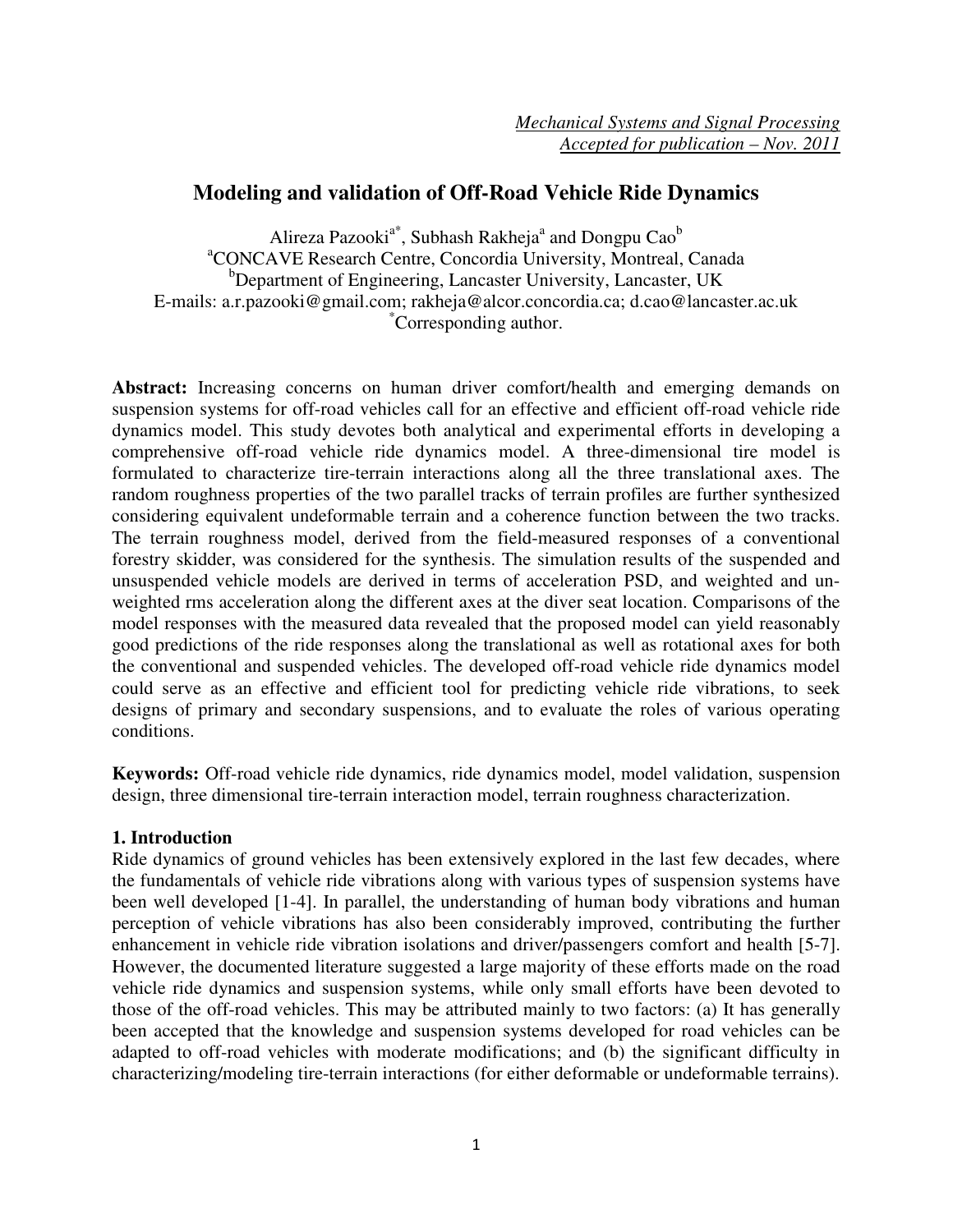Unlike road vehicles, off-road vehicles are known to transmit higher magnitudes of low frequency whole-body vibration (WBV) along the translational as well as rotational axes to the drivers, which can be attributed to vehicle interactions with uneven off-road terrains, and lack of adequate primary and/or secondary suspensions. A number of epidemiological studies have shown that prolonged occupational exposure to such WBV is directly associated with various health and safety risks among the vehicle drivers [8, 9]. It has been reported in different fieldbased studies, e.g. [10, 11], that WBV exposure of many off-road vehicles may exceed the health-caution guidance zone and the exposure limit defined in ISO-2631-1 [5] and EN14253 [12], respectively.

The field-based studies together with the guidelines are vital for estimating risk of musculoskeletal disorders among the occupational drivers but provide only limited data for designs of preventive measures involving primary and secondary suspension, tires and operating conditions. It has been shown that the WBV environment of off-road vehicles strongly depends upon a number of design and operating factors such as vehicle weight and dimensions, vehicle load, task, primary and secondary suspension systems, terrain roughness and driving speed [4, 13, 14]. Tiemessen et al. [13] evaluated the effectiveness of evidence-based preventive strategies to reduce WBV exposure using 37 different field and laboratory studies, and concluded that the dynamic characteristics of the vehicle need to be considered for design of effective strategies, apart from the driver skill and behavior. Rehn et al. [14] studied the variations in WBV exposure of 11 drivers of 7 forwarders operating on 10 different terrains in terms of vibration dose value (VDV), and showed that VDV was strongly dependent upon forwarder model, terrain type, operating load and the driver.

The most popular preventive measure of WBV exposure reduction has been the suspension at the seat, which limits only vertical vibration [15-17]. A suspension seat, however, yields limited isolation of high intensity vertical vibration encountered in many off-road vehicles, which may in-part be attributed to lack of suspension tuning with regard to the intensity and frequency contents of the target vehicle vibration [17]. A number of studies have also explored different cab suspension designs [18, 19]. These suspensions, however, are not effective in limiting the transmission of fore-aft and lateral vibration, whose magnitudes are known to be either comparable to or exceed that of the vertical vibration [10, 20]. In addition, performance of secondary suspensions, generally derived from subsystem models of the seat and cab suspensions [16-20], may be also limited due to lack of consideration of dynamics of the target vehicle [13]. Although axle suspensions offer greater potential to reduce translational as well as rotational vibrations, relatively fewer studies have attempted design and performance analyses of such suspensions, where the enhancements in ride have been clearly demonstrated [21-26]. This may in-part be attributed to design challenges associated with conflicting requirements posed by the ride and roll stability measures, and wide variations in the axle loads. Anti-roll suspension concepts with a ride-height leveling function, such as interconnected hydro-pneumatic suspensions [4, 27, 28], would offer a very promising alternative solution for off-road vehicle applications.

Similar to those in analyses of the road vehicle ride dynamics and suspension designs, the reported off-road vehicle ride dynamics models used for suspension designs, generally, employ either linear or nonlinear point-contact tire models that are known to be computationally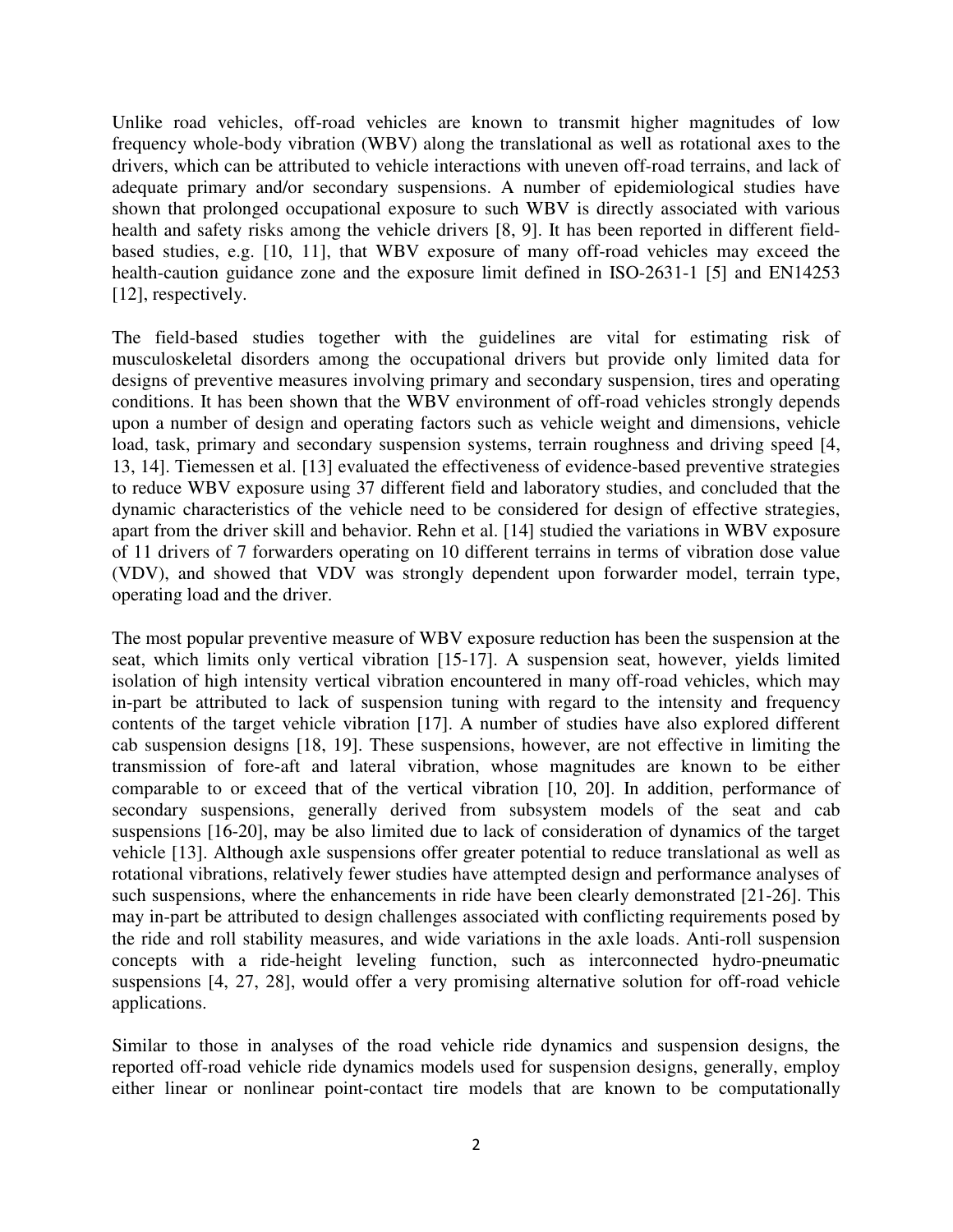efficient. Such tire models, however, cannot capture the tire-terrain interaction properties in the shear axes and thus the fore-aft and lateral ride vibration responses [26]. Furthermore, the pointcontact tire models tend to overestimate contact pressure and wheel hop [29]. The study [26] demonstrated that using one-dimensional point-contact tire model would also overestimate the vertical acceleration responses. In addition, coupling of the pitch and roll modes with longitudinal and lateral dynamics, respectively, cannot be reasonably represented. Considering that off-road vehicles exhibit substantial lateral and longitudinal vibrations attributed to coupled vehicle vibration modes and horizontal tire-road interactions, it is essential to develop and integrate more efficient tire models capable of predicting multi-axis tire forces.

Although comprehensive finite element tire models have been widely reported for characterizing multi-axis tire-terrain interactions [30], such models could find only limited applications in ride dynamic analysis of vehicles due to associated complexities and high computational demands. Crolla et al. [31] proposed a three-dimensional point-contact tire model to account for horizontal and vertical tire forces in an off-road tractor model in a highly efficient manner. The model, however, does not account for the finite tire foot print and the contributions due to local gradient of the terrain, and the wheel-hop. Tire models with radial visco-elastic elements and adaptive contact patch have also been employed to determine the tire-terrain forces along the vertical and longitudinal axis [32, 33].

In this study, a comprehensive off-road ride dynamics model is derived with integrating a threedimensional tire model, which can be conveniently used for evaluating suspension design concepts. The three-dimensional tire-terrain interaction model is formulated based on the adaptive radial representation of the tires in the pitch plane together with a lateral dynamic model based on the side-slip theory and the tire-lag. The ride dynamic responses of the model are evaluated under excitations representing an equivalent undeformable forestry terrain, and compared with the field measured data to demonstrate the model validity. The ride responses are obtained for the vehicle model with and without a rear-axle suspension to further illustrate the ride performance potentials of the torsio-elastic suspension.

# **2. Modeling of Tire-Terrain Interactions**

The tire-terrain interactions along the three translational axes are characterized through formulation of a three-dimensional tire model considering undeformable terrain. The proposed model integrates an adaptive footprint tire model for describing the vertical and longitudinal forces developed by the tire, and a visco-elastic lateral model based on the side-slip theory.

# **2.1 Adaptive Footprint Tire Model in the Pitch-Plane**

Figure 1 illustrates an adaptive footprint model based on the concept of continuous radial spring representation of the tire [34], which permits computation of the net contact patch,  $P_1P_2$ , in the pitch plane and the resulting tire forces along the vertical and longitudinal axis. The resultant force developed at the tire-terrain interface is evaluated by considering the tire as a continuous ring of radial springs uniformly distributed over contact patch,  $P_1P_2$ , which varies with the local terrain profile. The dissipative property of the tire is represented by a lumped viscous damper, as shown in the Figure. Assuming that the tire-terrain contact  $(P_1P_2)$  represents the idealized deflection of the tire, the resultant force  $F_{wn}$ , assumed to act normal to the footprint force, is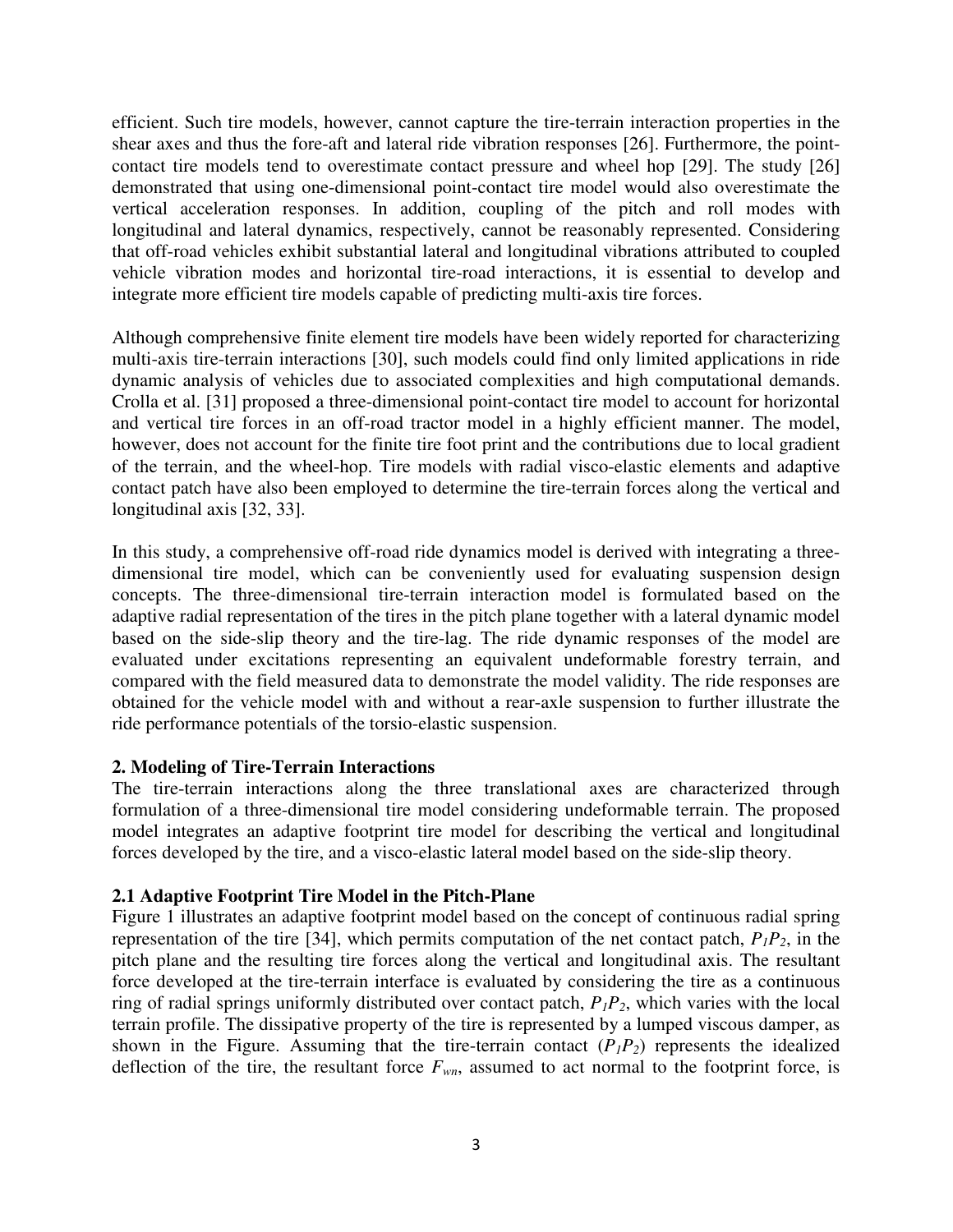obtained through integration of the normal components of the elemental radial forces over the footprint [32], such that:

#### **FIGURE 1 about here**

$$
F_{\rm w} = 2KR_{\rm w}[\sin \alpha_{\rm w} - \alpha_{\rm w} \cos \alpha_{\rm w}] + F_{\rm dw} \tag{1}
$$

where *K* is the linear stiffness constant of the radial element,  $R_w$  is undeformed tire radius and where  $\alpha_w$  is one-half of the wheel-terrain contact patch angle, as shown in Fig. 2(a).  $F_{dw} = C\dot{r}_w$  is the tire damping force, where C is the viscous damping coefficient and  $\dot{r}_w$  is the relative velocity across the damping element which relates to the vertical motion of the wheel centre, the terrain elevation at the center of the contact patch, and the gradient of the terrain profile, such that:

#### **FIGURE 2 about here**

$$
\dot{r}_w = (\dot{z}_{wc} - \dot{z}_0) \cos \gamma \tag{2}
$$

where  $\dot{z}_{wc}$  is the vertical velocity of the wheel center,  $\dot{z}_0 = U \tan \gamma$  is the terrain imposed vertical velocity at the mid-point of the idealized tire-terrain contact patch  $P_I P_2$ ,  $\gamma$  is the gradient of the instantaneous contact patch, and *U* is the constant forward speed.

The radial spring constant of the tire is estimated from Eq.(1) and the static tire deflection  $\delta_{st}$ subject to a static load, *W,* on a flat surface, as shown in Fig. 1(b), such that:

$$
K = \frac{W}{2R_w[\sin \alpha_w - \alpha_{ws} \cos \alpha_w]}
$$
 (3)

The determination of the resultant tire force from Eq. (1) necessitates the instantaneous contact patch angle  $2a_w$  and thus the instantaneous patch length  $P_1P_2$ . The coordinates of  $P_1$  and  $P_2$  are derived from the circle-line interaction representation [34], shown in Fig. 2(b). The algorithm initially identifies all the terrain elevation points  $P_s$  that lie within the projection of the wheel on the terrain surface,  $X_{wc}$ - $R_w \leq X_{Ps} \leq X_{wc}$ + $R_w$ , where  $X_{Ps}$  are the *x*-coordinates of the identified terrain points, and  $X_{wc}$  is *x*-coordinate of the wheel center. The elevation points within the wheel geometry are subsequently identified using the criteria:  $(Z_{wc} - Z_{P_s})^2 + (X_{wc} - X_{P_s})^2 < R_w^2$ , where *Zwc* and *ZPs* are the vertical coordinates of the wheel center and terrain contact point, respectively. The coordinates of the two extreme elevation points,  $P_L$  and  $P_R$ , within the wheel geometry together with those of the preceding  $(P_{L-1})$  and following  $(P_{R+1})$  points are used to define the equations of the lines intersecting the tire ring at *P1* and *P2*, respectively, as shown in Fig. 2(b). The coordinates of the intersection points,  $(X_I, Z_I)$  and  $(X_2, Z_2)$ , are finally determined from the equations of the two lines and that of the tire ring, given by:  $(X_{wc} - X)^2 + (Z_{wc} - Z)^2 = R_w^2$ .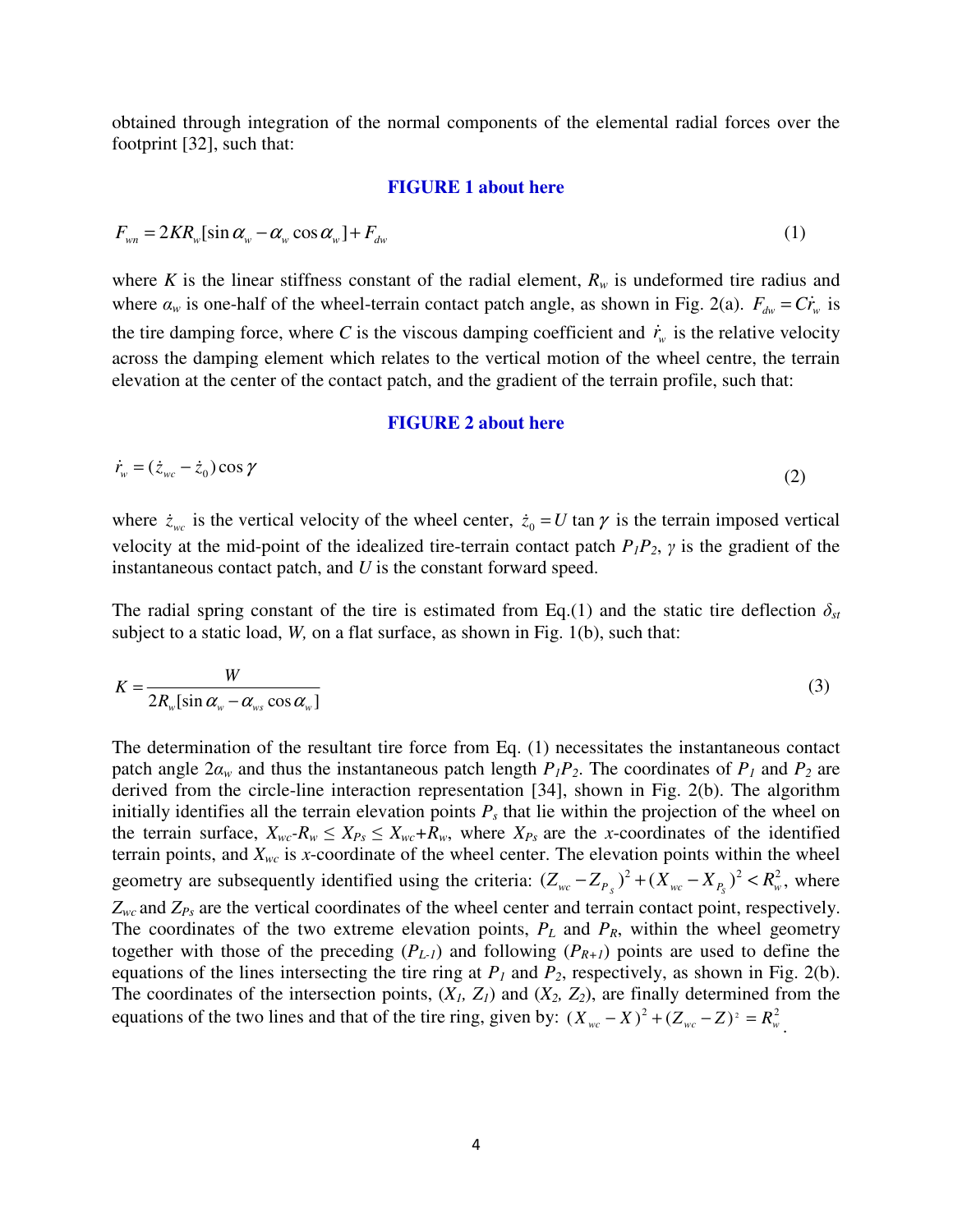The instantaneous contact patch angle  $\alpha_w$  can be derived from the angular coordinates  $\theta_l$  and  $\theta_2$ of the intersection points  $P_1$  and  $P_2$ , respectively, as seen in Fig. 2(a), such that  $2\alpha_w = \theta_2 - \theta_1$ . Using the circle-line interaction method, these can be expressed as:

$$
\theta_1 = \tan^{-1} \left[ \frac{z_1 - z_{wc}}{x_1 - x_{wc}} \right]; \quad \theta_2 = \tan^{-1} \left[ \frac{z_2 - z_{wc}}{x_2 - x_{wc}} \right]; \tag{4}
$$

Furthermore, the gradient of the instantaneous contact patch can be computed from  $\gamma = \theta_1 + \alpha_w - 1.5\pi$ . The vertical and longitudinal forces developed by the tire can be derived from Eq. (1) using the instantaneous contact patch angle and gradient of the idealized contact patch, such that:

$$
F_{T_z} = F_{wn} \cos \gamma; \quad F_{Tx} = F_{wn} \sin \gamma \tag{5}
$$

where  $F_{Tx}$  and  $F_{Tz}$  are the resultant longitudinal and vertical tire forces, respectively.

### **2.2 Lateral Tire Force**

A lateral tire force model [31] based on the side-slip theory could be applied to account for contributions of the lateral tire-terrain interaction to the ride dynamics of off-road vehicles. The lateral tire force model may be integrated with the adaptive footprint tire model in order to describe the tire-terrain interactions along the three translational axes. Furthermore, the large and soft tires, popularly employed in off-road vehicles, exhibit considerable hysteresis and appreciable time lag associated with buildup of lateral force. It has been further shown that the lateral force developed by a tire can be derived considering first-order tire dynamics, where the time constant directly relates to the relaxation length  $\sigma$  and the forward speed *U* [35]. Assuming small slip angle and a constant vertical load, the tire lateral force can be related to the side-slip angle  $\alpha$  and tire cornering stiffness  $C_{\alpha}$  in the following manner:

$$
\tau \dot{F}_y(t) + F_y(t) = C_a \alpha(t) \tag{6}
$$

where the time constant  $\tau = \sigma/U$ ,  $F_y(t)$  is the lateral force developed by the tire and  $C_a\alpha(t)$  is the steady-state lateral force developed by the tire.

The reported lateral tire force model is integrated with the pitch-plane adaptive foot-print model, as shown in Fig. 3, to derive the tire forces along the three translational axes. In the absence of the external input  $(u_y=0)$ , the tire lateral force can be related to the stiffness and damping coefficients in the following manner:

#### **FIGURE 3 about here**

$$
\frac{C_{T_y}}{K_{T_y}} \dot{F}_y(t) + F_y(t) = C_{T_y} \dot{y}(t)
$$
\n(7)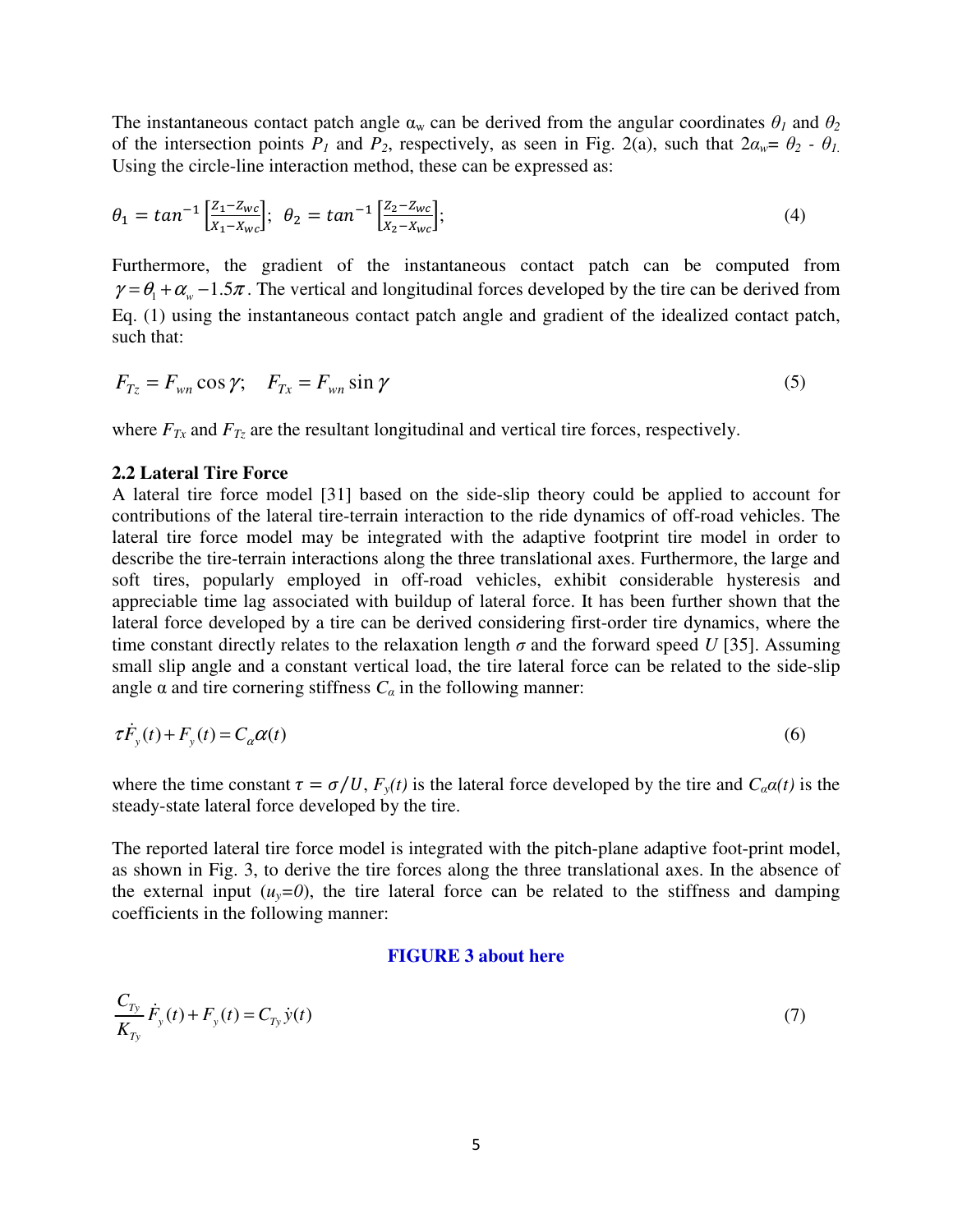where  $C_{Ty}$  and  $K_{Ty}$  are damping and stiffness coefficients of the model, which are related to cornering stiffness and relaxation length of the tire, such that:  $C_{Ty} = C_{\alpha}/U$  and  $K_{Ty} = C_{\alpha}/\sigma$ , and  $\dot{v}(t) = U\alpha(t)$  is the lateral velocity developed at the tire-terrain contact.

#### **3. Ride Dynamics Modeling of Off-Road Vehicles**

## **3.1 Unsuspended Off-Road Vehicles**

Assuming negligible contributions of the articulation mechanism to the vehicle responses, a 5 degree-of-freedom (DOF) ride dynamic model of an un-suspended off-road skidder is developed, which is an extension of the pitch-plane model presented in  $[26]$ . Figures  $4(a)$  and  $4(b)$  illustrate the model in the pitch and roll-planes, respectively. The forward speed is assumed to be constant, the axles are considered to be rigidly attached to the vehicle frame, and axles, frame and the cabin are considered as a rigid mass supported on four tires. The tire forces are derived using the adaptive foot-print and lateral force tire model described above. The equations of motion for the vehicle model are derived considering differential terrain excitations at the two tire tracks:

#### **FIGURE 4 about here**

$$
m_{s}\ddot{z}_{s} + \sum_{1}^{4} F_{Tzi} = 0; \quad m_{s}\ddot{x}_{s} + \sum_{1}^{4} F_{Txi} = 0; \quad m_{s}\ddot{y}_{s} + \sum_{1}^{4} F_{Tyi} = 0;
$$
  
\n
$$
I_{yys}\ddot{\theta}_{s} - WB_{1}[F_{Tz1} + F_{Tz2}] + WB_{2}[F_{Tz3} + F_{Tz4}] - H\left[\sum_{i=1}^{4} F_{Txi}\right] = 0;
$$
  
\n
$$
I_{xxs}\ddot{\phi}_{s} - T[F_{Tz1} + F_{Tz3}] + T[F_{Tz2} + F_{Tz4}] + H\left[\sum_{i=1}^{4} F_{Tyi}\right] = 0
$$
  
\n(8)

where  $z_s$ ,  $x_s$ ,  $y_s$ ,  $\theta_s$ , and  $\varphi_s$  are the vertical, longitudinal, lateral, pitch and roll deflections, respectively, of the sprung mass *ms* about its static equilibrium. *Ixxs* and *Iyys* are roll and pitch mass moments of inertia of the sprung mass, respectively. The vertical  $(F_{Tzi})$ , lateral  $(F_{Tyi})$  and longitudinal ( $F_{Txi}$ ) tire forces developed by tire *i* (*i*=1,2 for front axle tires and *i*=3,4 for the rear axle tires), are derived from the tire models expressed in Eqs. (5) and (7). The lateral force (*FTyi*) where lateral velocity  $\dot{y}_i$  of the contact point is given by  $\dot{y}_i = \dot{y}_s + H\dot{\phi}_s$  (*i*=1,..,4). *WB*<sub>1</sub>, *WB*<sub>2</sub>, *T*, and *H* are the geometric parameters shown in Fig. 4.

#### **3.2 Suspended Off-Road Vehicles with Rear-Axle Torsio-Elastic Suspension**

A torsio-elastic axle suspension concept has been proposed to improve the terrain-induced ride vibrations of a forestry skidder, while providing high effective roll stiffness [26]. The ride performance potential was demonstrated through field measurements and analysis of a vehicle model with a point-contact tire model. In this study, the conventional skidder retrofitted with the torsio-elastic suspension at the rear-axle is modeled considering multi-axis tire-terrain interactions, as shown in Figs. 5(a) and 5(b). The detailed linkage model is also shown in Fig. 5(c). The vehicle with the rear-axle suspension is modeled as a 14-DOF dynamic system, which includes: 5-DOF of the sprung mass  $m'_s$  comprising chassis, cab, front axle and the mounted equipment  $(x_s, y_s, z_s, \varphi_s, \theta_s)$ ; 3-DOF of the real axle unsprung mass  $(y_{ur}, z_{ur}, \varphi_{ur})$ ; and 3-DOF of each of the two suspension units  $(y_i, z_i, \varphi_i; i=3, 4)$ . The equations of motion for the sprung and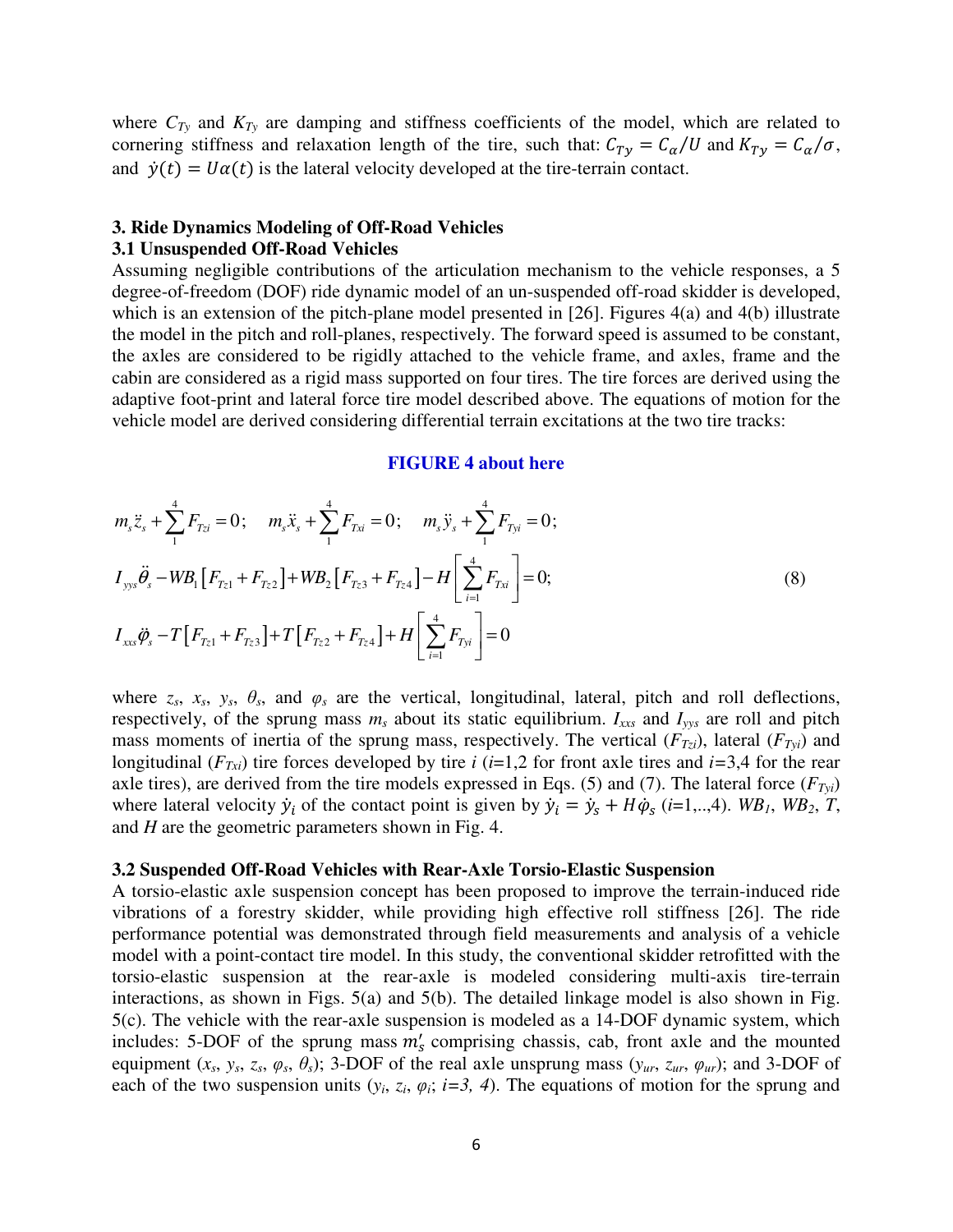rear-axle unsprung masses of the vehicle subject to terrain excitations at the right- and left-tracks are formulated as:

#### **FIGURE 5 about here**

$$
m'_{s}\ddot{z}_{s} + \sum_{i=1}^{2} F_{Tzi} + \sum_{i=3}^{4} (F_{zi}) = 0; \quad m'_{s}\ddot{y}_{s} + \sum_{i=3}^{4} F_{yi} + \sum_{i=1}^{2} F_{Tyi} = 0; \quad M \ddot{x}_{s} + \sum_{i=1}^{4} F_{Txi} = 0
$$
  
\n
$$
I'_{XXS}\ddot{\phi}_{s} + M_{\varphi 4s} + M_{\varphi 3s} + (F_{z4} - F_{z3})L_{1} + \sum_{i=3}^{4} F_{yi}h + T(F_{rz2} - F_{rz1}) + \sum_{i=1}^{2} F_{Tyi} (H) = 0
$$
  
\n
$$
I'_{YYS}\ddot{\theta}_{s} + \sum_{i=3}^{4} F_{zi}WB_{2} - \sum_{i=1}^{2} F_{Tzi}WB_{1} - H(\sum_{i=1}^{4} F_{Txi}) = 0
$$
  
\n
$$
m_{ur}\ddot{z}_{ur} + \sum_{i=3}^{4} F_{Tzi} - \sum_{i=3}^{4} F_{ziu} = 0; \qquad m_{ur}\ddot{y}_{ur} - \sum_{3}^{4} F_{yiu} + \sum_{i=3}^{4} F_{Tyi} = 0
$$
  
\n
$$
I_{r}\ddot{\phi}_{ur} + (F_{Tz4} - F_{Tz3})T + \sum_{i=3}^{4} [RF_{Tyi} + F_{yiu}h_{1}] + (F_{z3u} - F_{z4u})(L_{1} + L_{0}) - M_{\varphi 3u} - M_{\varphi 4u} = 0
$$
  
\n
$$
m_{i}\ddot{z}_{i} + F_{ziu} - F_{zi} = 0; \qquad m_{i}\ddot{y}_{i} + F_{yiu} - F_{yi} = 0;
$$
  
\n
$$
I_{i}\ddot{\phi}_{i} - (F_{ziu} + F_{zi})\frac{L_{0}}{2} - M_{\varphi 1s} + M_{\varphi 1u} = 0; \qquad i = 3, 4
$$
  
\n(10)

In the above equations, the vertical and lateral forces, and roll moment due to rear axle suspension are denoted by  $F_{zi}$ ,  $F_{yi}$  and  $M_{\varphi is}$  (*i*=3,4), respectively, which are derived from the detailed linkage model, shown in Fig. 5(c). These have been developed in [26] considering 3- DOF of each of the rear axle suspension links, including vertical  $(z_{ur})$ , lateral  $(y_{ur})$  and roll  $(\varphi_{ur})$ of the unsprung mass, and lateral, vertical and roll  $(y_i, z_i)$  and  $\varphi_i$ ; *i*=3,4) motions of the suspension linkages. The geometric parameters  $L_0$ ,  $L_1$ ,  $R_w$ ,  $h$ , and  $h_1$  are illustrated in Fig. 6. The vertical, longitudinal and lateral tire forces are derived from Eqs. (5) and (6), while the lateral velocity of the footprint of the rear axle tires, however, is related to the unsprung mass motion such that:  $\dot{y}_i = \dot{y}_{ur} + R_w \dot{\varphi}_{ur}$  (*i*=3,4).

#### **3.3 Estimation of the Terrain Roughness Profiles**

The roughness of a deformable off-road terrains have been expressed by a power regression function in spatial spectral density  $G_z(\Omega)$  representing the elevation of an equivalent undeformable terrain. The regression function for a forestry terrain, derived from the field measured responses of a conventional unsuspended forestry skidder, has been expressed as [26]:

$$
G_Z(\Omega) = \alpha \Omega^{-\beta}; \quad \alpha > 0 \text{ and } \beta > 0 \tag{11}
$$

where  $\Omega$  is the spatial frequency that is related to forward speed *U* and the temporal frequency *f*, such that  $f = QU$ , and constants  $\alpha$  and  $\beta$  are the roughness coefficients and wavinesses of the terrain, respectively. The constants  $\alpha$  and  $\beta$  which were identified from the measured vertical,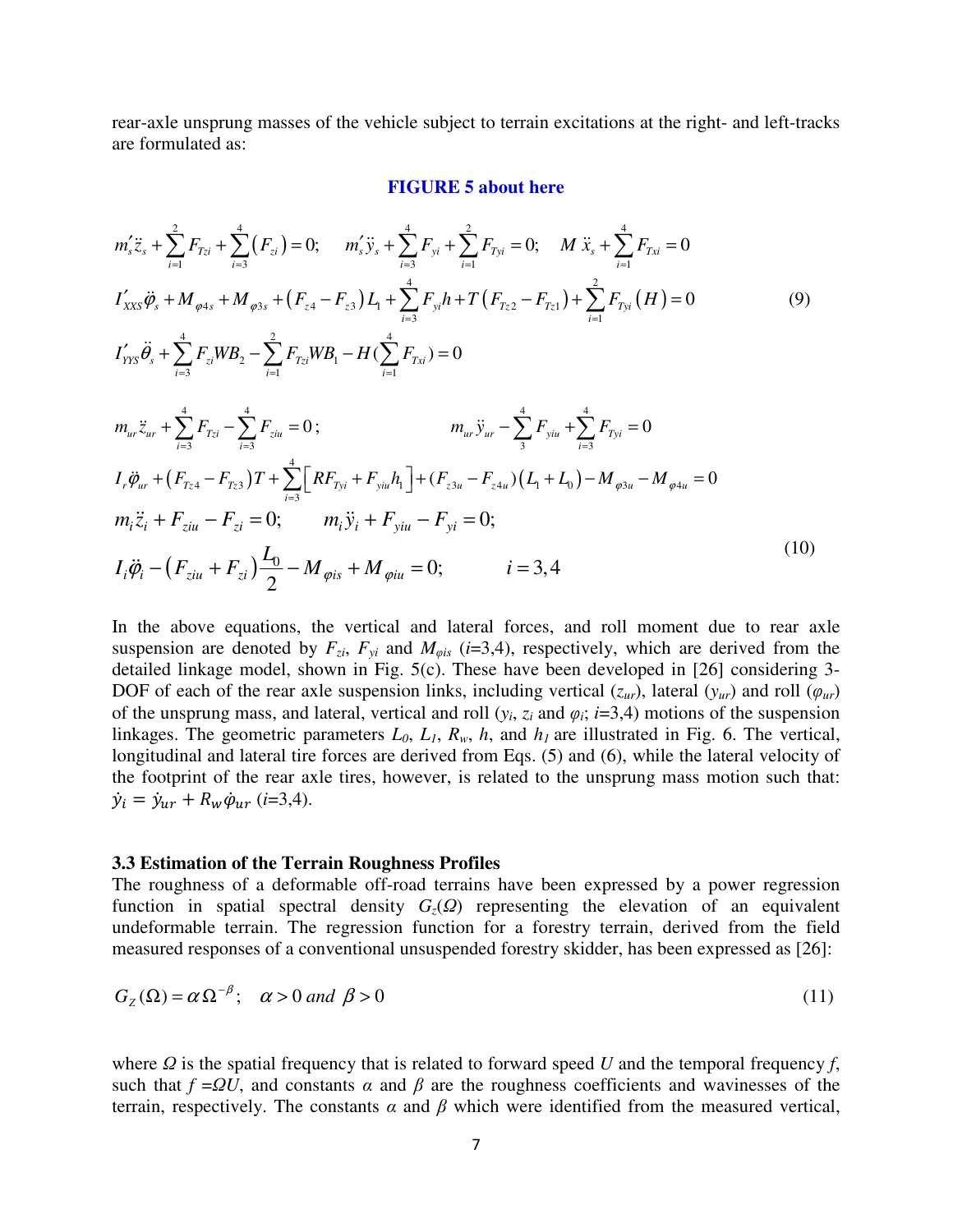pitch and roll ride responses of the conventional unsuspended vehicle through solution of an error minimization problem described in [26]. Compared to the other reported profiles like plowed field, pasture and the MVEE [36, 37], the identified roughness model showed lower roughness particularly at the lower wave numbers, which was in part be attributed to the soft terrain since the measurements were performed late in the fall season.

The spatial power spectral density (PSD) of the terrain roughness may also be expressed by a rational PSD function in temporal frequency  $\omega$  and operating speed *U* [38]:

$$
T(\omega) = \left(\frac{\mu_4}{\pi}\right) \left[\frac{\mu_4 U}{\mu_1^2 U + \omega^2}\right] + \left(\frac{\mu_5}{\pi}\right) \left[\frac{\mu_2 U (\mu_2^2 U^2 + \mu_3^2 U^2 + \omega^2)}{(\mu_2^2 U^2 - \mu_3^2 U^2 + \omega^2)^2 + 4\mu_2^2 \mu_3^2 U^2}\right]
$$
(12)

where  $\mu_i$  ( $i=1,...,5$ ) are constant coefficients that were identified from the terrain profile spectrum over a range of 5 to 25  $km/h$  forward speed, as: (0.19, 2.00, 0.76, 2.00 $\times 10^{-1}$ , 3.00 $\times 10^{-1}$  $3$ ). The comparison of the spatial PSD derived from the above function with that derived from Eq. (11) in Fig. 6 shows that  $T(\omega)$  can accurately describe the identified terrain spectra.

#### **FIGURE 6 about here**

The above function permits the synthesis of time-history of the terrain roughness by applying a random white noise signal of unity power. For this purpose, the spectral density function in Eq. (12) is expressed as:

$$
T(\omega) = b_1 \left[ \frac{\omega^4 + b_2 \omega^2 + b_0^2}{(\omega^2 + a_1^2)(\omega^4 + a_2 \omega^2 + a_0^2)} \right]
$$
\n(13)

where  $a_i$  and  $b_i$  (*i*=0, 1, 2) are functions of the vehicle speed and coefficients  $\mu_i$ , which can be applied to describe the random road irregularity  $z_0(t)$  through stationary solution of a third-order differential equation subject to a random white-noise input of unity power *l(t)* in the following manner [38]:

$$
\ddot{z}_0(t) + (a_1 + \sqrt{a_2 + 2a_0}) \ddot{z}_0(t) + (a_0 + a_1 \sqrt{a_2 + 2a_0}) \dot{z}_0(t) + a_0 a_1 z_0(t) =
$$
\n
$$
\sqrt{b_1}[\ddot{l}(t) + (\sqrt{b_2 + 2b_0}) \dot{l}(t) + b_0 l(t)]
$$
\n(14)

The above differential equation has been derived from a frequency response function  $H(\omega)$ obtained from Eq. (13) based on the stationary random process [39] in the following manner:

$$
H(\omega) = \sqrt{b_1} \left[ \frac{-\omega^2 + \sqrt{(b_2 + 2b_0)i\omega + b_0}}{(i\omega + a_1)(-\omega^2 + \sqrt{(a_2 + 2a_0)i\omega + a_0})} \right] = \frac{Z_0(\omega)}{l(\omega)}
$$
(15)

where  $Z_0(\omega)$  and  $l(\omega)$  are the corresponding finite Fourier transforms of  $z_0(t)$  and  $l(t)$ , respectively.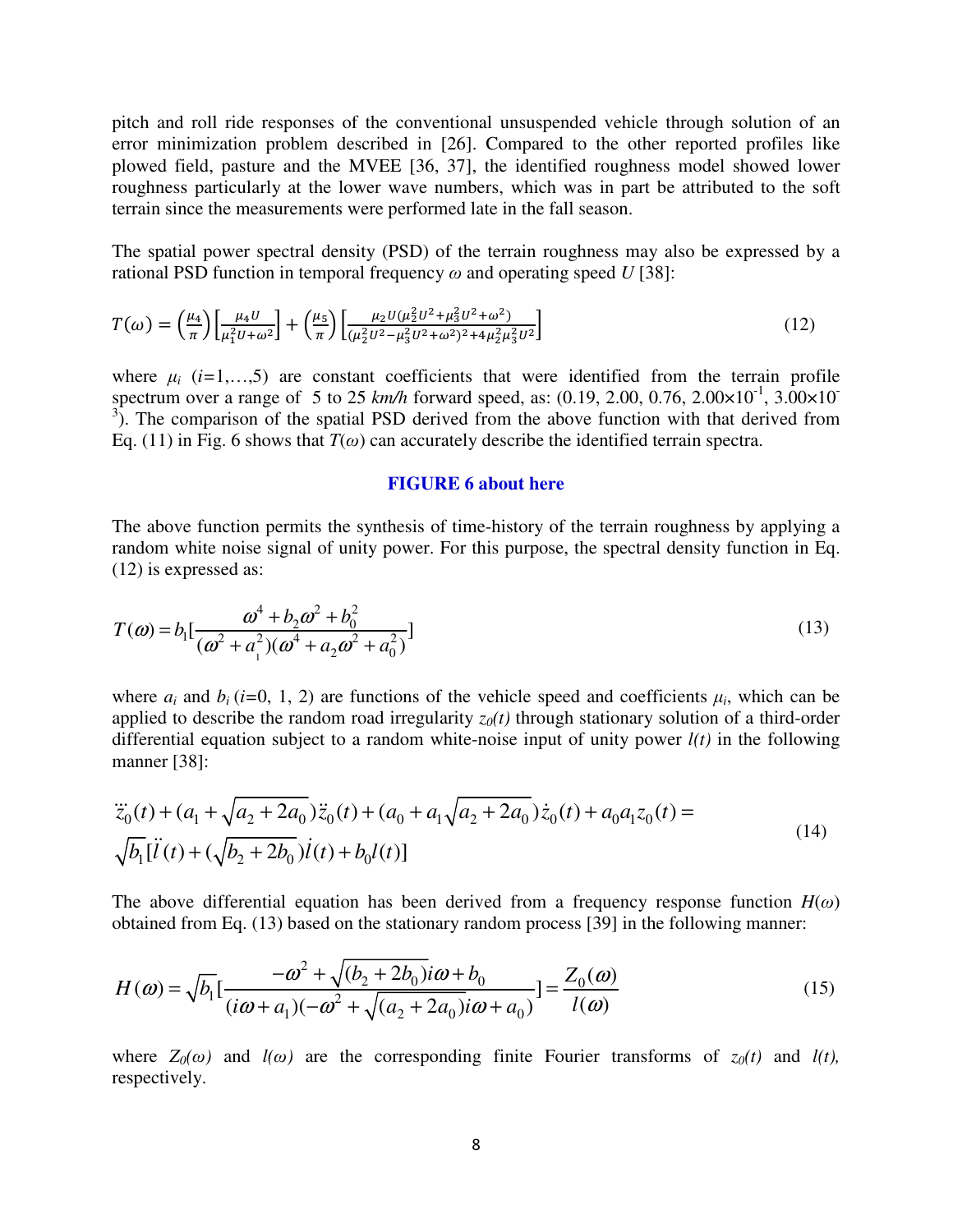$z_0(t)$  can be considered to represent average roughness profile of the terrain, assuming that the terrain tracks are statistically equivalent. In off-road operations, the two vehicle tracks are invariably subjected to different terrain elevations that contribute to the roll and lateral dynamic responses of the vehicle. The roughness profiles of the two tracks may be estimated by assuming a coherence function describing the linear dependence of two random profiles. A few studies have established coherence functions of roughness profiles of two tracks of the roadways. The analyses of measured road profiles by Bogsjo [40] showed that roughness profiles of the two tracks are highly correlated at low frequencies, while the coherence diminishes at higher frequencies. Yonglin and Jiafan [41] described the coherence by a piecewise linear function in frequency of the form:

$$
\gamma_{LR}^2(\omega) = \begin{cases} 1 - 0.9(\frac{\omega}{2\pi}) & ; \quad \omega \le \omega_1 \\ 0.1 & ; \quad \omega > \omega_1 \end{cases}
$$
(16)

where  $\gamma_{LR}^2(\omega)$  is the coherence between the left and right tracks of a roadway and  $\omega_I$  is the transition frequency, which was taken as 2 *Hz* for the roadways. Considering that off-road terrains exhibit relatively low frequency components, a lower transition frequency would be more reasonable, which is considered as 1 *Hz* in this study that is identical to the measured predominant roll frequency of the forestry vehicle [26]. The above coherence function can also be expressed accurately by a second-order function of the form:

$$
\left|H_1(\omega)\right|^2 = \left[\frac{e_2^2 \omega^4 + (e_1^2 - 2e_2 e_0)\omega^2 + e_0^2}{d_2^2 \omega^4 + (d_1^2 - 2d_2 d_0)\omega^2 + d_0^2}\right] = \gamma_{LR}^2(\omega)
$$
\n(17)

where  $e_i$  and  $d_i$  (*i*=0, 1, 2) are constant coefficients that are identified from the coherence function as:  $(4.47, 0.73, -0.06;$  and  $4.47, 1.81, -0.20)$ . The validity of the above function in describing the coherence is illustrated through comparison of the coherence values derived from Eqs. (15) and (17), as shown in Fig. 7.

#### **FIGURE 7 about here**

Roughness profiles of the two tracks may be synthesized by considering the above coherence function and two uncorrelated random white noise signals, *l(t)* and *n(t)*, applied to the spectral density function of the road profile. Assuming that Eq. (14) describes the roughness profile of the left track  $z_{0L}(t)$ , the roughness of the right track may be derived by considering a filtered random process  $r(t)$ , such that:

$$
r(t) = h_1(t)l(t) + h_2(t)n(t)
$$
\n(18)

where  $h_1(t)$  is the coherence function and  $h_2(t)$ , describes the uncorrelated component of  $r(t)$ , which can be expressed as [39]: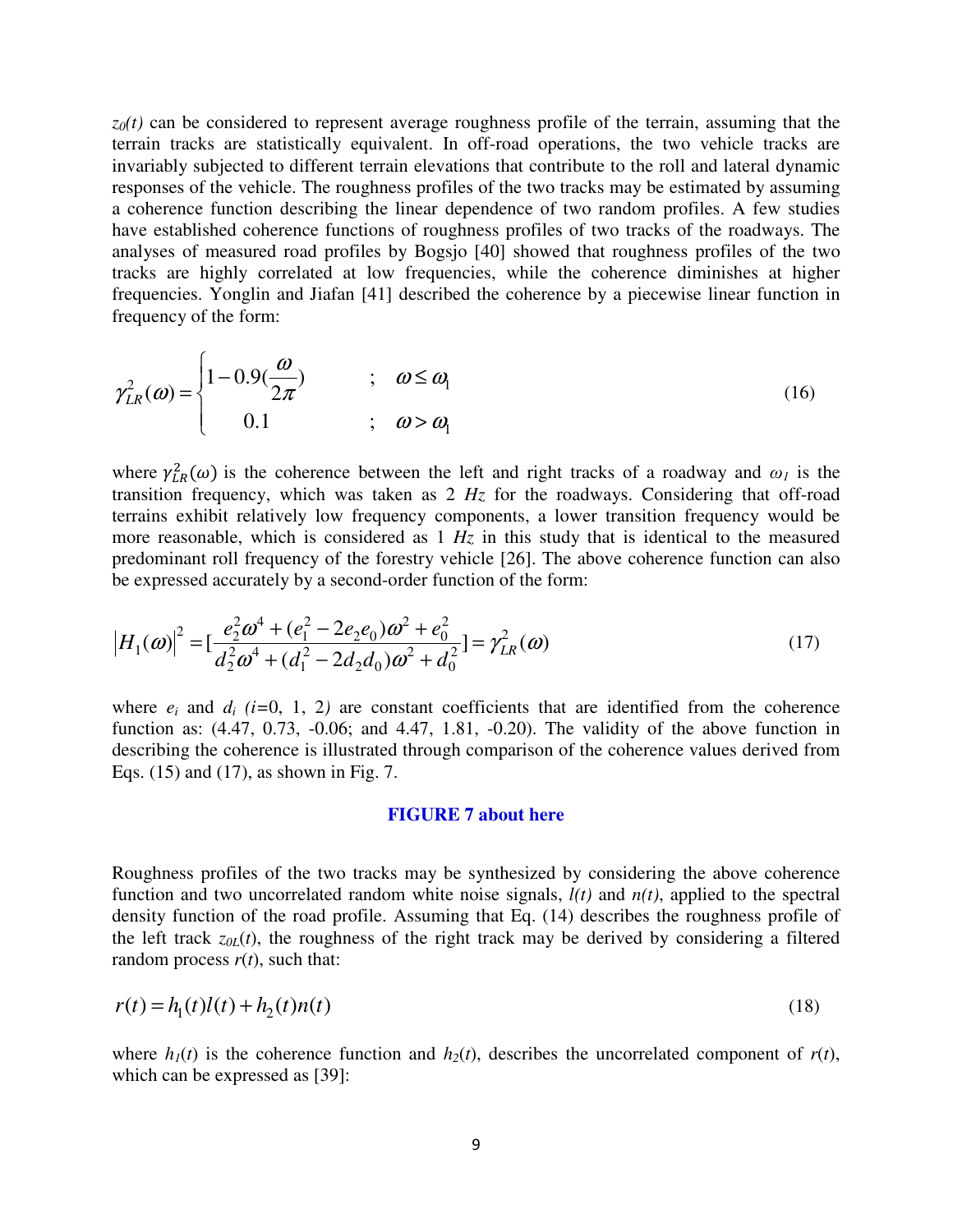$$
\begin{cases}\n\left|H_1(\omega)\right|^2 = \gamma_{LR}^2(\omega) \\
\left|H_2(\omega)\right|^2 = 1 - \gamma_{LR}^2(\omega)\n\end{cases}
$$
\n(19)

As it is shown in Fig. 8 schematically, the functions  $h_1(t)$  and  $h_2(t)$  are applied to obtain the filtered random process  $r(t)$ . The terrain roughness function  $h(t)$ , described in Eq. (15) is subsequently applied to  $r(t)$  to obtain random road irregularity of the right track  $Z_{OR}(t)$  through stationary solution of Eq. (14).

#### **FIGURE 8 about here**

Figures 9(a) and 9(b) illustrate time histories of the roughness of the left and right tracks considering a forward speed of 5 *km/h*, respectively. Figure 10 illustrates the coherence of the two random terrain profiles, which is compared with the assumed target coherence. The time history of roll excitation attributed to roughness of the two tracks is further computed considering vehicle track width of 2.5 *m*. Figures 11(a) and 11(b) illustrate the time-history and PSD of the roll displacement, respectively. The results show that the coherence of the two tracks roughness is quite close to the assumed target coherence, while the peak roll displacement excitation approaches 6 degrees.

#### **FIGURE 9 about here**

#### **FIGURE 10 about here**

#### **FIGURE 11 about here**

#### **3.4 Method of Analysis**

The unsuspended and suspended vehicle models together with the three-dimensional tire model are analyzed considering terrain excitations arising from two parallel tracks, shown in Fig. 9, at a constant forward speed. The simulations were initially performed at a speed of 5 *km/h* in order examine model validity on the basis of the field-measured data that were acquired at the same speed. The simulation parameters of the vehicle models are summarized in Table 1 [26]. The model responses were evaluated in terms of PSD of translational and rotational accelerations, and frequency-weighted and un-weighted rms accelerations at the operator seat location. The vertical, longitudinal, and lateral acceleration responses at the seat location were derived from the following relations:

#### **TABLE 1 about here**

$$
\ddot{z}_{\text{seat}} = \ddot{z}_s - l_x \ddot{\theta}_s; \quad \ddot{x}_{\text{seat}} = \ddot{x}_s + h' \ddot{\theta}_s; \quad \ddot{y}_{\text{seat}} = \ddot{y}_s - h' \ddot{\phi}_s \tag{21}
$$

where  $h'$  and  $l_x$  are the vertical and longitudinal distances of the seat, respectively, from the sprung mass *cg*. The frequency-weighted accelerations were obtained using the weighting functions defined in ISO-2631-1 [5]. For this purpose, the response time-histories were analyzed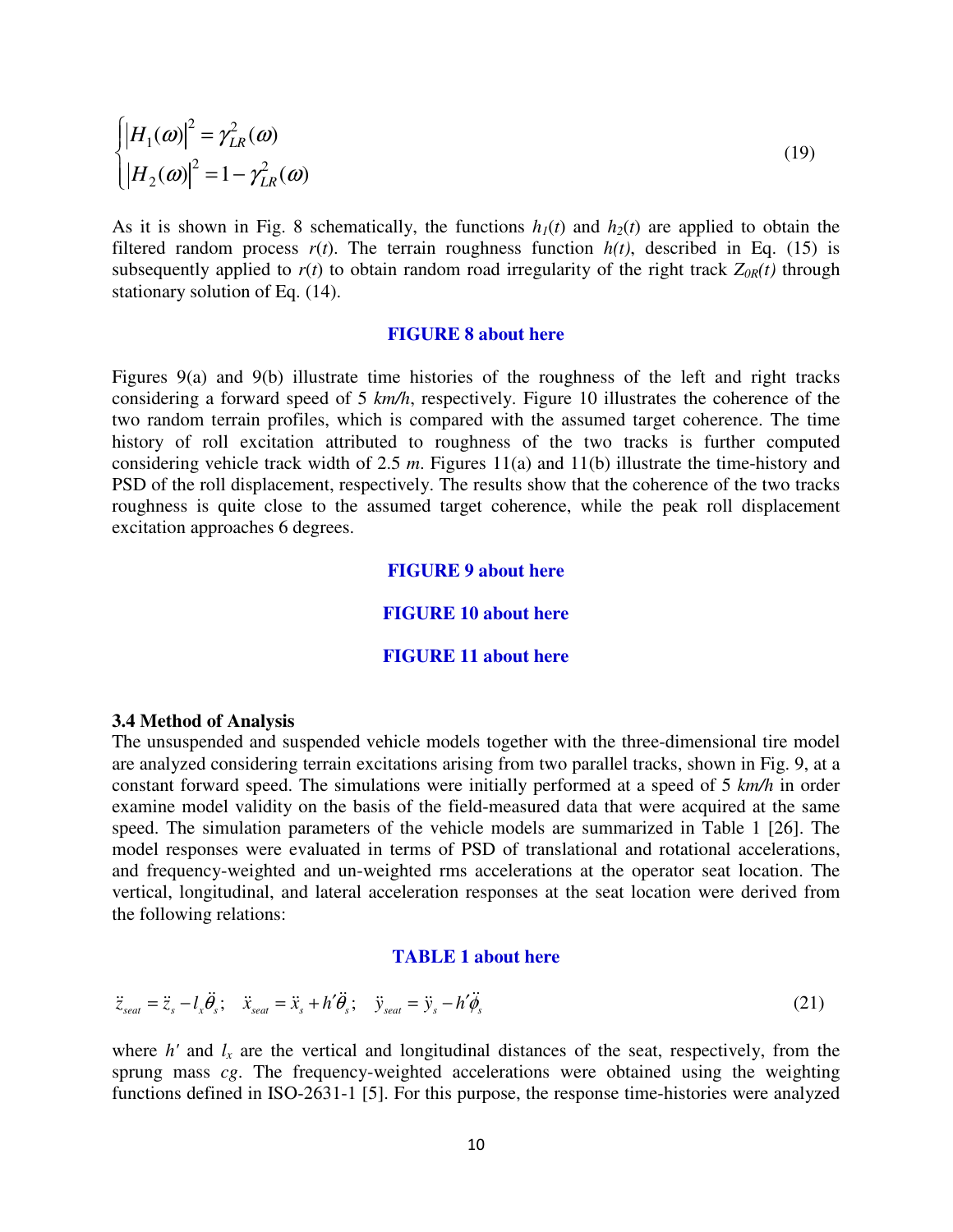to derive PSD and rms spectra using the modified Welch method [42] together with Hanning window and 50% overlap of the data segments. The total WBV exposure was also derived in terms of vibration total value, *av*:

$$
a_{v} = \sqrt{\left(k_{x}^{2} a_{wx}^{2} + k_{y}^{2} a_{wy}^{2} + a_{wz}^{2}\right)}
$$
\n(22)

where  $k_x$  and  $k_y$  are the additional weightings factors imposed on the weighted longitudinal and lateral acceleration values, as described in ISO-2631-1 [5].  $a_{wx}$ ,  $a_{wy}$  and  $a_{wz}$  are frequencyweighted longitudinal, lateral and vertical rms accelerations at the seat, respectively. The eighthour energy equivalent frequency-weighted acceleration *A*(8) is also computed for a daily exposure duration of  $T_e$  4 hours, based on the information attained from the Forestry Engineering Research Institute of Canada [43], such that  $A(8) = a_v\sqrt{T_e/T_0}$ , where  $T_0$  is the reference duration of 8 hours.

## **4. Results Discussions and Model Validation**

The validity of the vehicle models was examined on the basis of the field measured responses of a conventional skidder and a skidder integrated with a torsio-elastic rear suspension. The measurements and analysis of the field data have been described in [26]. The study [26] further showed that addition of the torsio-elastic suspension to the rear unit resulted in substantial reductions in overall unweighted and frequency-weighted rms accelerations measured near the operator seat. In this study the field-measured responses are used to examine validity of the vehicle models with three-dimensional tire model.

The acceleration PSD response spectra obtained along the vertical, fore-aft, lateral, pitch and roll axes at the operator seat location, derived assuming negligible effects of the seat cushion, are compared with the measured spectra in Figs. 12 and 13 for the conventional and suspended vehicles models, respectively. The results show respectively good agreements between the models and the measured data for both the models. The results suggest that the proposed threedimensional tire model provides more accurate predictions of ride responses along all the axes compared to the results obtained with a one-dimensional point-contact tire model reported in [26].

#### **FIGURE 12 about here**

## **FIGURE 13 about here**

The results show peak responses near 1 and 2 *Hz*, which are attributed to pitch and vertical mode resonances of the vehicle models. The predominant longitudinal vibration of the sprung mass occurs at a frequency slightly above 1 *Hz* for both the vehicle models, which is partly associated with its coupling with the pitch mode. The roll and lateral acceleration responses also show two peaks near 0.9 *Hz* and above 2.5 *Hz* denoting the roll and lateral mode resonance frequencies of the sprung mass suggesting the coupling between lateral and roll modes.

While the results suggest reasonably good agreements between the model responses and the measured spectra, some deviations are also evident. As it is observed in Figs. 12 and 13, the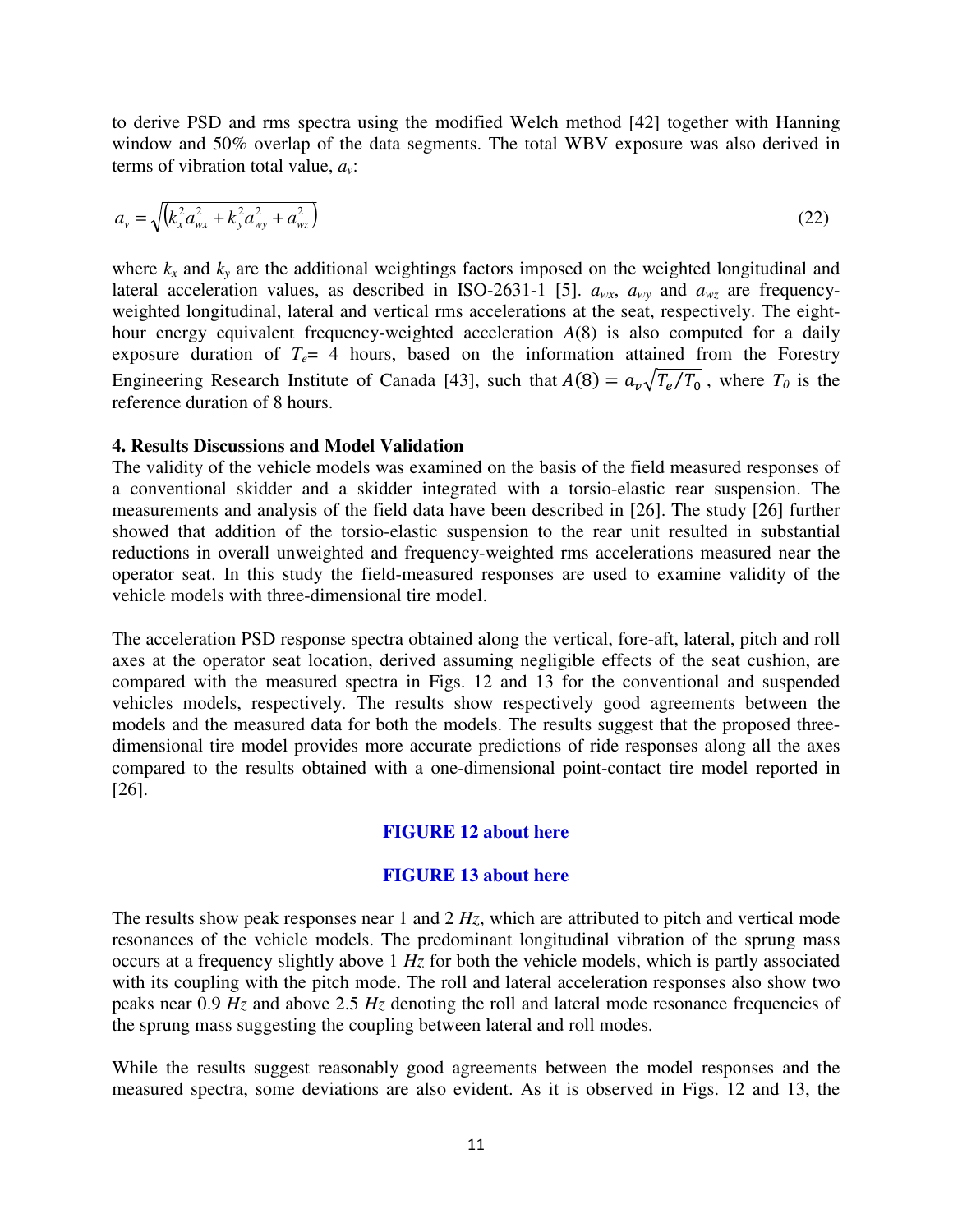lateral and roll responses of the both suspended and unsuspended vehicle models at frequencies range above 3 *Hz* are slightly below the measured data, which may partially be attributed to the relatively low roll excitation due to synthesized terrain profiles for the two parallel tracks at higher frequencies. The longitudinal acceleration response magnitudes of the unsuspended vehicle model are lower than the measured magnitudes at frequencies below 2 *Hz*. The longitudinal response of the suspended vehicle, however, is greater than the measured response at frequencies below 2 *Hz*.

The deviations in the response are also believed to be caused by various simplifying modeling assumptions, particularly the consideration of negligible contributions due to articulation forces and moments, constant forward speed, absence of wheel hop, and linear suspension properties. Despite the observed deviations, the results suggest that the vehicle models with the threedimensional tire model can predict the ride dynamic responses along the vertical, longitudinal, lateral, roll and pitch axes, reasonably well. The models can thus severe as an effective tool to seek desirable suspension design parameters and to assess the whole-body vibration exposure of the operator.

The overall frequency-weighted and unweighted rms acceleration values of the model responses are further computed and compared with those derived from the measured data in Tables 2 and 3. The frequency weighting  $W_d$ ,  $W_k$  and  $W_e$  are applied to derive the overall frequency weighted rms acceleration along the horizontal  $(x, y)$ , vertical  $(z)$  and rotational  $(\theta, \varphi)$  axis, as recommended in ISO-2631-1 [5].

# **TABLE 2 about here**

# **TABLE 3 about here**

The results suggest good agreements between the rms acceleration values of both the models and the measured data particularly for the bounce and pitch rms acceleration responses. Slightly higher deviations, however, are observed in the lateral and longitudinal acceleration values of the unsuspended vehicle model. Similar deviations are also evident in the longitudinal rms acceleration of the suspended vehicle model, which are partly attributed to the simplifying assumptions of the models, specially the lack of consideration of the articulation force and moments. It should be noted that the previous study [26] using a one-dimensional point-contact tire model demonstrated considerable overestimates in the bounce-mode acceleration (for suspended vehicle: 28% deviation for unweighted rms acceleration and 58% deviation for weighted rms acceleration.) However, the off-road vehicle ride dynamics model developed in this study shows a considerable improvement in the bounce-mode acceleration, where deviations less than 5% were observed in Tables 3.

The tables also present the vibration total value,  $a<sub>v</sub>$ , derived from Eq. (22), and  $A(8)$  values estimated from models responses and measured data. These illustrate deviations in the order of 10-11% between the model and measured responses. Comparisons of the results presented in Tables 2 and 3 confirm that the addition of a rear-axle torsio-elastic suspension yields significant reduction in the WBV exposure of the operator along all the translational axes. Both the total value and eight-hour energy equivalent frequency-weighted acceleration are nearly 38% lower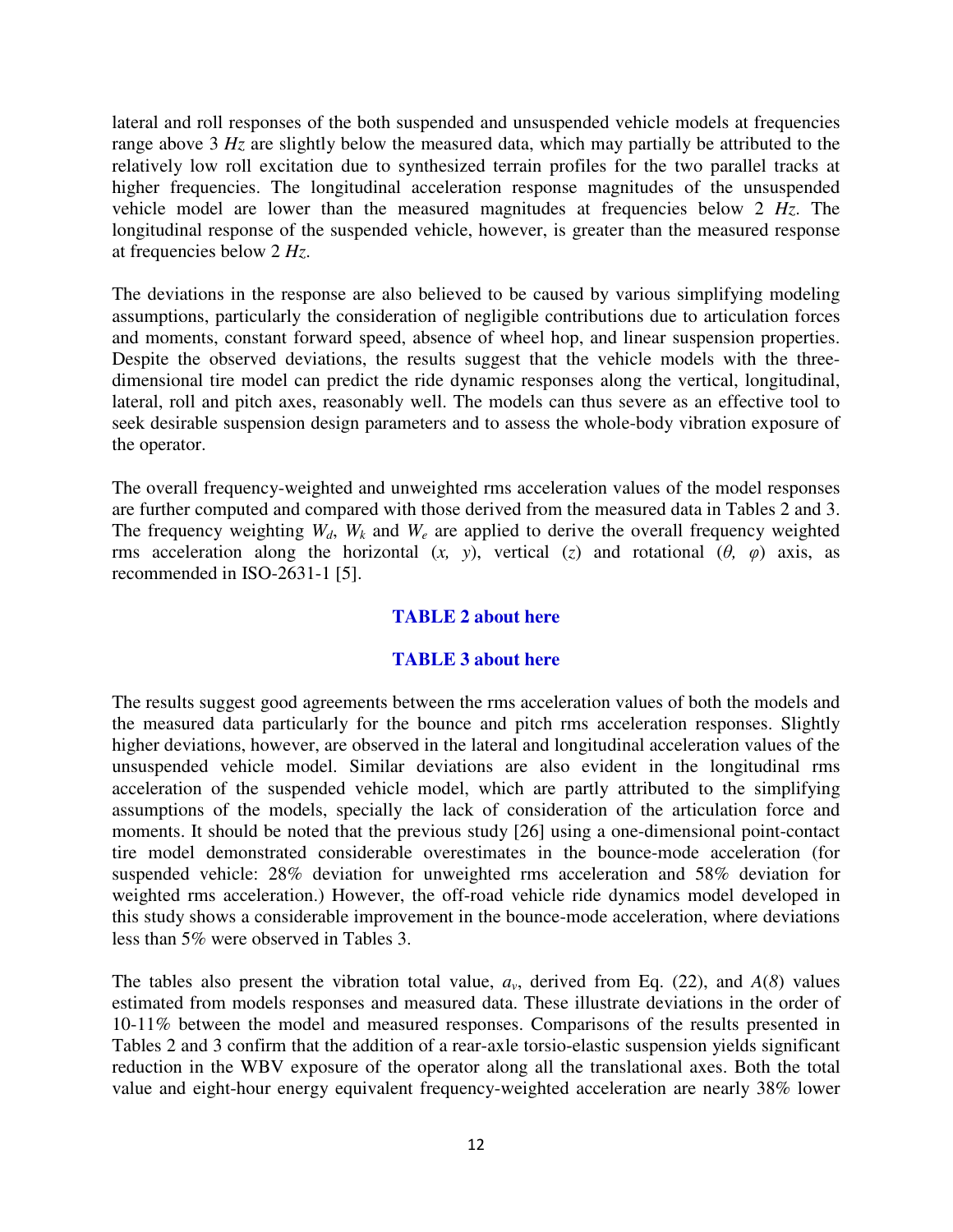for the suspended vehicle compared to the unsuspended vehicle. The results further show that the  $A(8)$  value of the unsuspended vehicle exceeds the "limiting value" of 1.15 m/s<sup>2</sup> defined in the EC guidelines [12]. While the suspended vehicle yields substantially lower *A*(*8*) value, its magnitude still exceeds the "action value" of  $0.5 \text{ m/s}^2$  defined in the EC guidelines.

## **5. Parameter Sensitivity Analysis**

Different vehicle design and operating parameters including the torsio-elastic suspension properties, the linkage geometry, vehicle forward speed, vehicle load, and terrain roughness would affect the ride performance potential of the torsio-elastic suspension. Among these, the suspension characteristics would also influence the load carrying capacity of the vehicle. The validated suspended vehicle model is used to study the sensitivity of ride responses to variations in the suspension parameters so as to seek desirable suspension design parameters. The analyses are performed for the unloaded vehicle operating at a constant forward speed of 5 *km/h*. The suspension design parameters considered include: the stiffness  $(k_y, k_z, k_t)$  and damping  $(c_y, c_z, c_t)$ constants, and the linkage length  $(L_0)$  of the rear-axle torsio-elastic suspension. The stiffness and

damping constant was varied by  $\pm 50\%$  about the nominal value, and the variation in the link

length was limited to  $\pm 25\%$ , while the vehicle track width was held constant. The responses

were obtained in terms of unweighted and frequency-weighted vertical, longitudinal, lateral, pitch and roll rms accelerations, which are summarized in Table 4.

# **TABLE 4 about here**

The results revealed considerable influence of the suspension vertical stiffness on both the frequency-weighted and unweighted vertical and pitch rms accelerations. Increase in the vertical stiffness causes higher pitch and vertical mode resonance frequencies, which resulted in higher frequency-weighted and unweighted vertical and pitch rms accelerations. Same effect can be observed on the longitudinal rms acceleration due to coupling between the longitudinal and pitch dynamics. The influence of variations in the vertical stiffness, however, is negligible on the roll and lateral accelerations, suggesting relatively weak coupling of the vertical mode with roll and lateral modes of the vehicle. While the lateral stiffness variations show only minimal effect on the roll responses, the un-weighted lateral rms acceleration is strongly affected by both the torsional and lateral suspension stiffness suggesting greater coupling between the roll and lateral responses of the vehicle. Reductions in both the lateral and torsional stiffness yield relatively higher magnitude of the weighted lateral acceleration, which may be partly attributed to reduced roll and lateral mode frequencies, below 1 *Hz*, where the effect of *Wd*-weighting is greater. The roll response is mostly affected by the torsional stiffness, where a reduction in the torsional stiffness results in higher roll acceleration.

The torsio-elastic suspension provides only light damping, which may not yield important influences on the ride vibration responses. However, the frequency-weighted and unweighted vertical, longitudinal, and pitch accelerations tend to increase with lower vertical damping of the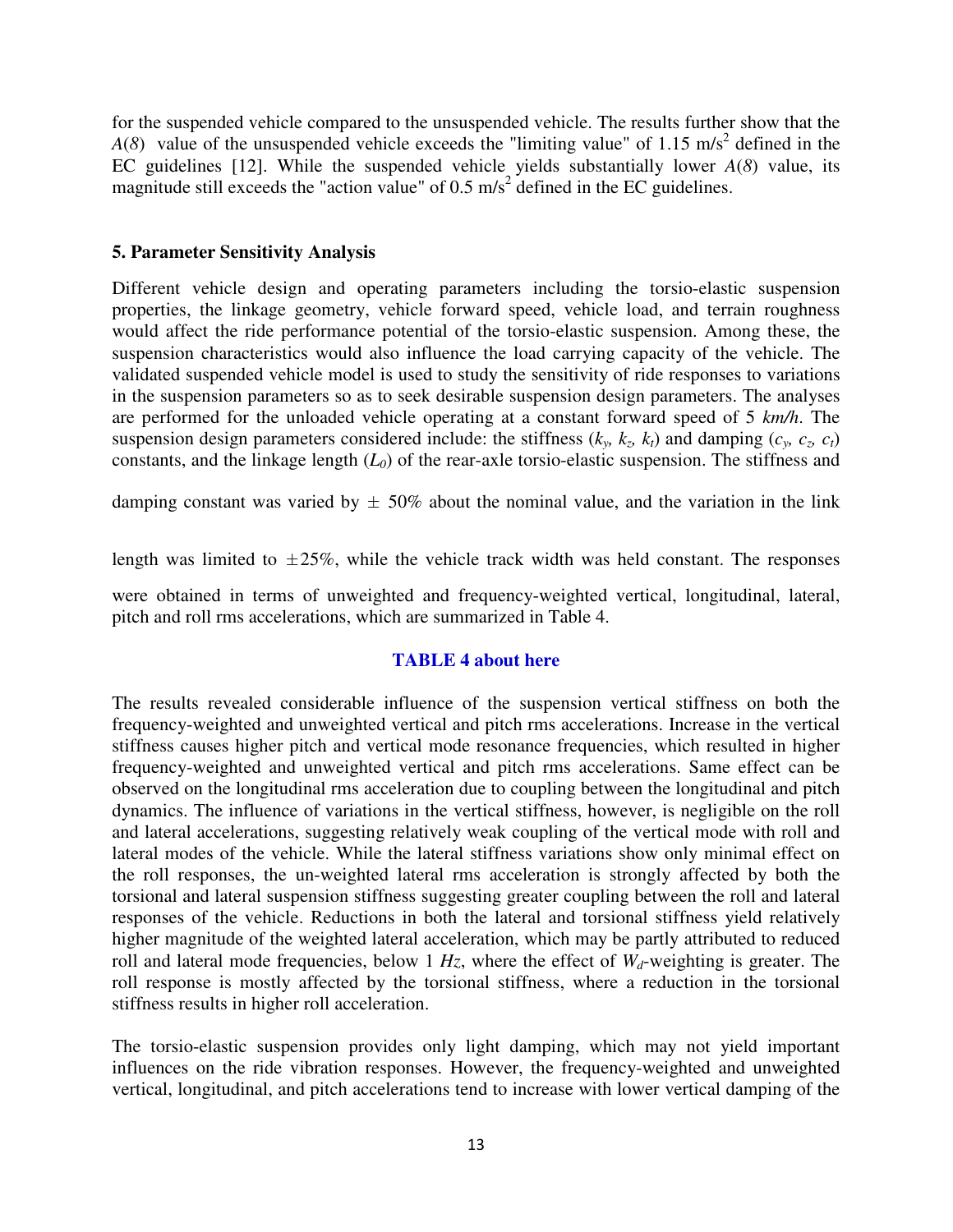torsio-elastic suspension. The roll acceleration response is only slightly affected by the torsional and lateral damping coefficients. The results obtained in terms of vibration total value,  $a_v$ , suggest that a suspension design with lower vertical stiffness and higher lateral and torsional stiffness, and higher vertical damping would yield lower overall weighted rms acceleration, while the effects of lateral and torsional damping are relatively small.

The kinematic effect of the suspension mechanism is investigated from the responses sensitivity to variation in the suspension linkage length. The results (Table 4) suggest that an increase in *L<sup>0</sup>* yields lower roll and lateral responses, which is partly attributed to lower effective-roll stiffness, while the effects on frequency-weighted and unweighted vertical, longitudinal, and pitch responses are relatively small. A 25% increase in *L0* results in nearly 12% reduction in the vibration total value.

Apart from the suspension parameters, forestry skidders are invariably subject to high load variations during a work cycle, which could greatly affect the ride vibration responses. The ride responses of loaded vehicle are thus obtained in terms of unweighted and frequency weighted rms acceleration responses for both the conventional and suspended vehicle models. The loaded condition is realized by increasing the vehicle sprung mass by 50% of the nominal mass presented in Table 1. The results are compared with those of the unloaded vehicle models in Table 5. The results show that the loaded unsuspended vehicle yields considerably higher acceleration responses compared to the unloaded vehicle along all the axes, except in the longitudinal direction. In particular, the weighted vertical, lateral, pitch and roll rms accelerations of the loaded vehicle are nearly 25%, 15%, 55% and 110% higher than those of the unloaded vehicle. The suspended vehicle, however, exhibits significantly lower sensitivity to variations in the load, as seen in Table 5. The unweighted responses of the loaded suspended vehicle are either comparable or slightly lower than those of the unloaded vehicle along all the translational and rotational axes. The weighted responses of the loaded suspended vehicle along the translational axes are also lower than those of the unloaded vehicle. The frequency-weighted roll and pitch responses of the loaded vehicle, however, are nearly 25% greater than those of the unloaded vehicle. This is caused by lower pitch and roll resonance frequencies of the loaded vehicle and contributions of the *We*-weighting. The results clearly suggest that the torsio-elastic suspension is not greatly sensitive to variations in the load, when WBV exposure of operator is concerned.

## **TABLE 5 about here**

## **6. Conclusions**

This study developed a comprehensive off-road vehicle ride dynamics model integrating a threedimensional tire-terrain interaction model, which can be effectively and efficiently applied to both suspended and unsuspended vehicles. The tire-terrain interaction model comprised an adaptive radial representation for characterizing the resultant vertical and longitudinal forces within the contact patch, and a lateral dynamic model based on the side-slip theory together with the tire-lag. The forestry terrain was described by a regression roughness model of an equivalent undeformable terrain that was estimated from the field-measured responses of a conventional unsuspended skidder. The roughness profiles of the two parallel tracks of the terrain were synthesized assuming a coherence function between the random roughness of the two tracks. The synthesized roughness characteristics revealed peak roll excitation due to terrain in the order of 6 degrees.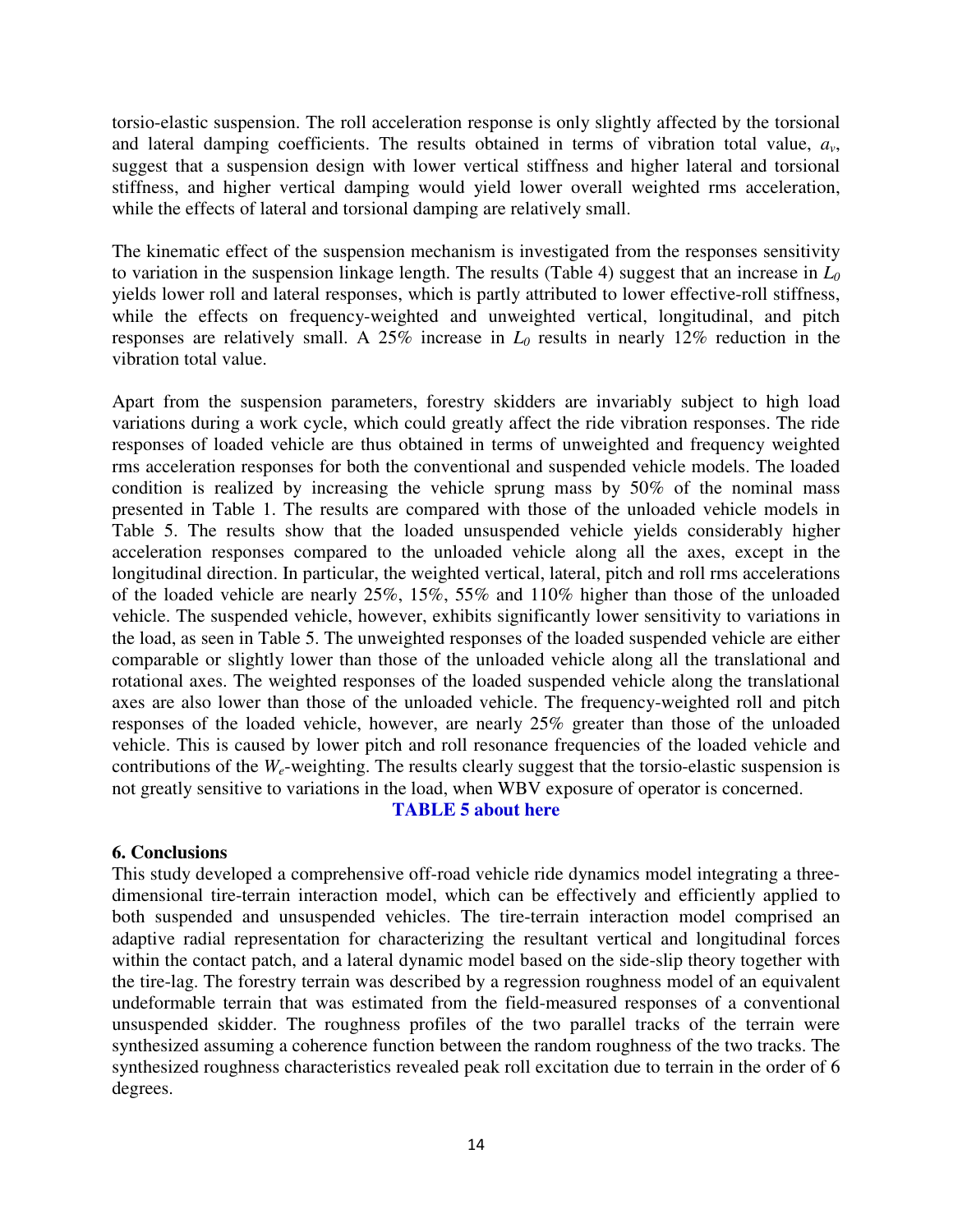The model responses were subsequently evaluated in terms of PSD of accelerations, and weighted and un-weighted rms accelerations along the vertical, fore-aft, lateral roll and pitch axes for both the unsuspended and suspended vehicle models. The validity of the models was demonstrated by comparing the response spectra and overall rms accelerations with the reported field-measured responses for the same vehicle with and without suspension. Both the conventional and suspended vehicle models responses agreed very well with the measured responses in all the directions considered. Good agreement was also evident in the longitudinal and lateral axis for both the vehicle models suggesting that the three-dimensional tire model can provide good prediction of the vehicle ride responses along all the translational and rotational axes. The validated vehicle ride dynamics models could thus serve as important tools for suspension design and assessments of WBV exposure of drivers of off-road vehicles. Based on the developed off-road vehicle ride dynamics model, the use of a rear-axle torsio-elastic suspension resulted in nearly 38% reduction in the vibration total value. Furthermore, the suspension revealed only little sensitivity to variations in the vehicle load.

## **References**

- 1. Gillespie, T.D., 1985, Heavy truck ride, SAE Paper 850001, PA, USA.
- 2. Su, H., Rakheja, S. and Sankar, T.S., 1992, Random response analysis of a non-linear vehicle suspension with tunable shock absorber, Mechanical Systems and Signal Processing, 6, pp. 363-381.
- 3. Priyandoko, G., Mailah, M. and Jamaluddin, H., 2009, Vehicle active suspension system using skyhook adapative neuro active force control, Mechanical Systems and Signal Processing, 23, pp. 855-868.
- 4. Cao, D., Song, X. and Ahmadian, M., 2011, Editors' perspectives: road vehicle suspension design, dynamics, and control, Vehicle System Dynamics, 49, pp. 3-28.
- 5. ISO 2631-1, 1997, Mechanical vibration and shock-evaluation of human exposure to wholebody vibration - part 1: general requirements, ISO, Geneva, Switzerland.
- 6. Griffin, M.J., 2007, Discomfort from feeling vehicle vibration, Vehicle System Dynamics, 45, pp. 679-698.
- 7. Rakheja, S., Dong R.G., Patra, S., Boileau, P.-E., Marcotte, P. and Warren, C., 2010, Biodynamics of the human body under whole-body vibration: synthesis of the reported data, International Journal of Industrial Ergonomics, 40, pp. 710-732.
- 8. Seidel, H., 2005, On the relationship between whole body vibration exposure and spinal health risk, Industrial Health, 43, pp. 361-377.
- 9. Bovenzi, M., Rui, F., Negro, C., D'Agostin, F., Angotzi, G., Bianchi, S., Bramanti, L., Festa, G., Gatti, S., Pinto, L., Rondina, L. and Stacchini, N., 2006, An epidemiological study of low back pain in professional drivers, Journal of Sound and Vibration, 298, pp. 514-539.
- 10. Cation, S., Jack, R.J., Dickey, J.P., Lee-Shee, N. and Oliver, M., 2008, Six degree of freedom whole-body vibration during forestry skidder operations, International Journal of Industrial Ergonomics, 38, pp. 739-757.
- 11. Neitzel, R. and Yost, M., 2002, Task-based assessment of occupational vibration and noise exposure in forestry workers. American Industrial Hygiene Association (AIHA) Journal, 63, pp. 617-627.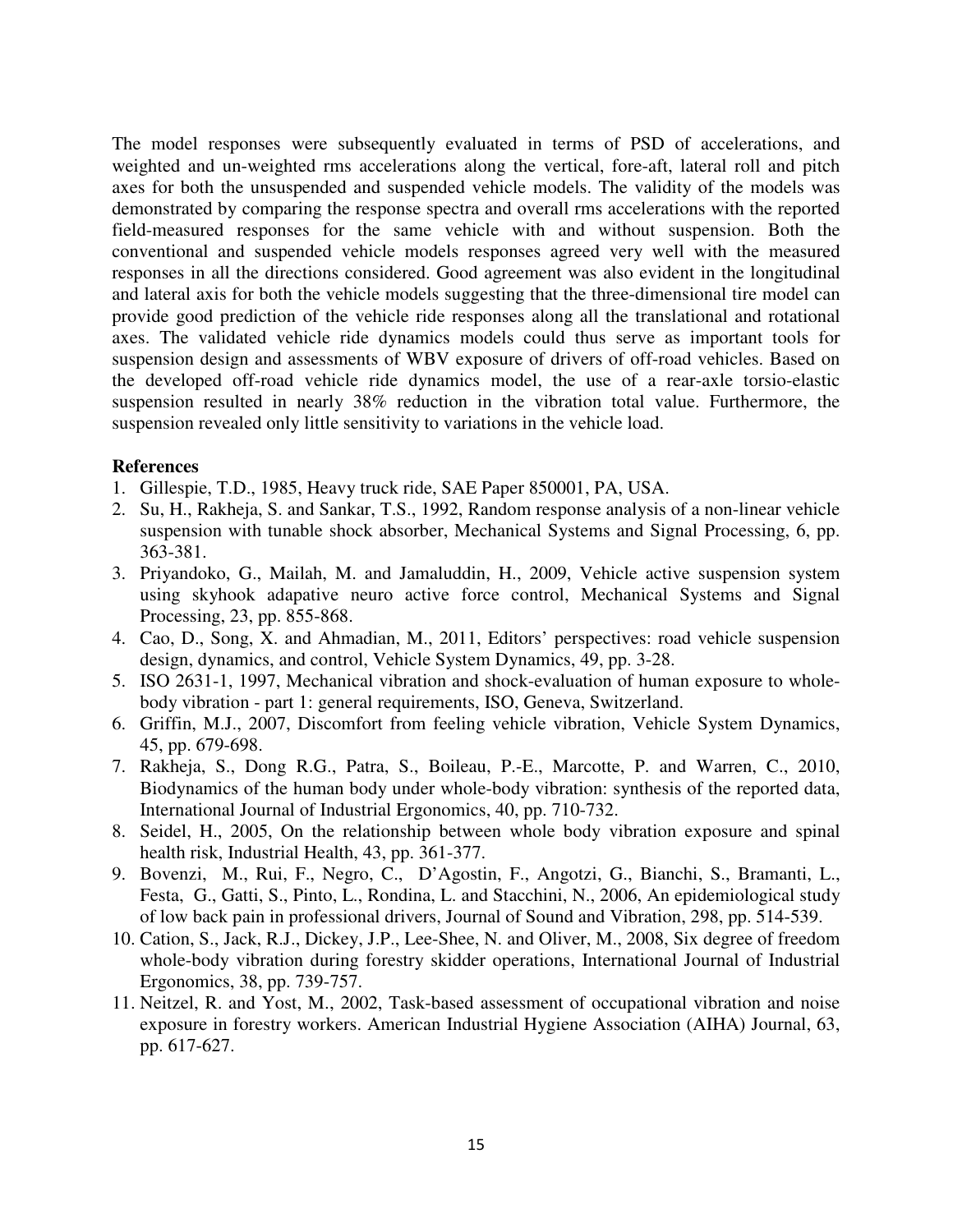- 12. European Committee for Standardization (CEN), 2003, Mechanical vibration. Measurement and evaluation of occupational exposure to whole-body vibration with reference to health. Practical guidance (Standard No. EN 14253:2003). Brussels, Belgium: CEN.
- 13. Tiemessen, I.J., Hulshof, C.T.J. and Frings-Dresen, M.H.W., 2007, An overview of strategies to reduce whole-body vibration exposure on drivers: a systematic review, International Journal of Industrial Ergonomics, 37, pp. 245-256.
- 14. Rehn, B., Olofsson, B., Lundstrom, R., Nilsson, L., Liljelind, I. and Jarvholm, B., 2005, Variation in exposure to whole-body vibration for operators of forwarder vehicles - aspects on measurement strategies and prevention, International Journal of Industrial Ergonomics, 35, pp. 831-842.
- 15. Donati, P., 2002, Survey of technical preventative measures to reduce whole-body vibration effects when designing mobile machinery, Journal of Sound and Vibration, 251, pp. 169-183.
- 16. Ma, X.Q., Rakheja, S. and Su, C-Y., 2008, Damping requirement of a suspension seat subject to low frequency vehicle vibration and shock, International Journal of Vehicle Design, 47, pp. 133-156.
- 17. Ma, X.Q., Rakheja, S. and Su, C-Y., 2008, Synthesis of a semi-active suspension seat for attenuation of whole-body vibration and shock, International Journal of Vehicle Design, 47, pp. 157-175.
- 18. Boulanger, P., Lemerle, P. and Poirot, R., 2002, A simplified method to design a suspension cab for counterbalance trucks, Journal of Sound and Vibration, 253, pp. 283-293.
- 19. Ahmadian, M. and Patrico, P.S., 2004, Effect of panhard rod cab suspensions on heavy truck ride measurements, SAE Transactions, 113, pp. 551-559.
- 20. Rakheja, S., Mandapuram, S. and Dong, R.G., 2008, Energy absorption of seated occupants exposed to horizontal vibration and role of back support condition, Industrial Health, 46, pp. 550-566.
- 21. Lehtonen, T. J. and Juhala, M., 2005, Predicting the ride behavior of a suspended agricultural tractor, International Journal of System Modeling and Testing, 1, pp. 131-142.
- 22. Uys, P.E., Els, P.S. and Thoresson, M., 2006, Suspension setting for optimal ride comfort of off-road vehicles travelling on roads with different roughness and speeds, Journal of Terramechanics, 44, pp. 163-175.
- 23. Mazhei A., Uspenskiy, A., Ermalenok V., 2006, Dynamic analysis of the hydro-pneumatic front axle suspension of agriculture tractor, SAE Paper 2006-01-3526, PA, USA.
- 24. Hansson, P-A., 2002, Working space requirement for an agricultural tractor axle suspension, Biosystems Engineering, 81, pp. 57-71.
- 25. Rehnberg, A. and Drugge, L., 2008, Ride comfort simulation of a wheel loader with suspended axles, International journal of vehicle system modeling and testing, 3, pp. 168- 188.
- 26. Pazooki, A., Cao, D., Rakheja, S. and Boileau, P.-E., 2011, Ride dynamic evaluations and design optimization of a torsio-elastic off-road vehicle suspension, Vehicle System Dynamics, 49, pp. 1455-1476.
- 27. Cao, D., Rakheja, S. and Su, C.-Y., 2010, Roll- and pitch-plane coupled hydro-pneumatic suspension. Part 1: feasibility analysis and suspension properties, Vehicle System Dynamics, 48, pp. 361-386.
- 28. Cao, D., Rakheja, S. and Su, C.-Y., 2010, Roll- and pitch-plane coupled hydro-pneumatic suspension. Part 2: dynamic response analysis, Vehicle System Dynamics, 48, pp. 507-528.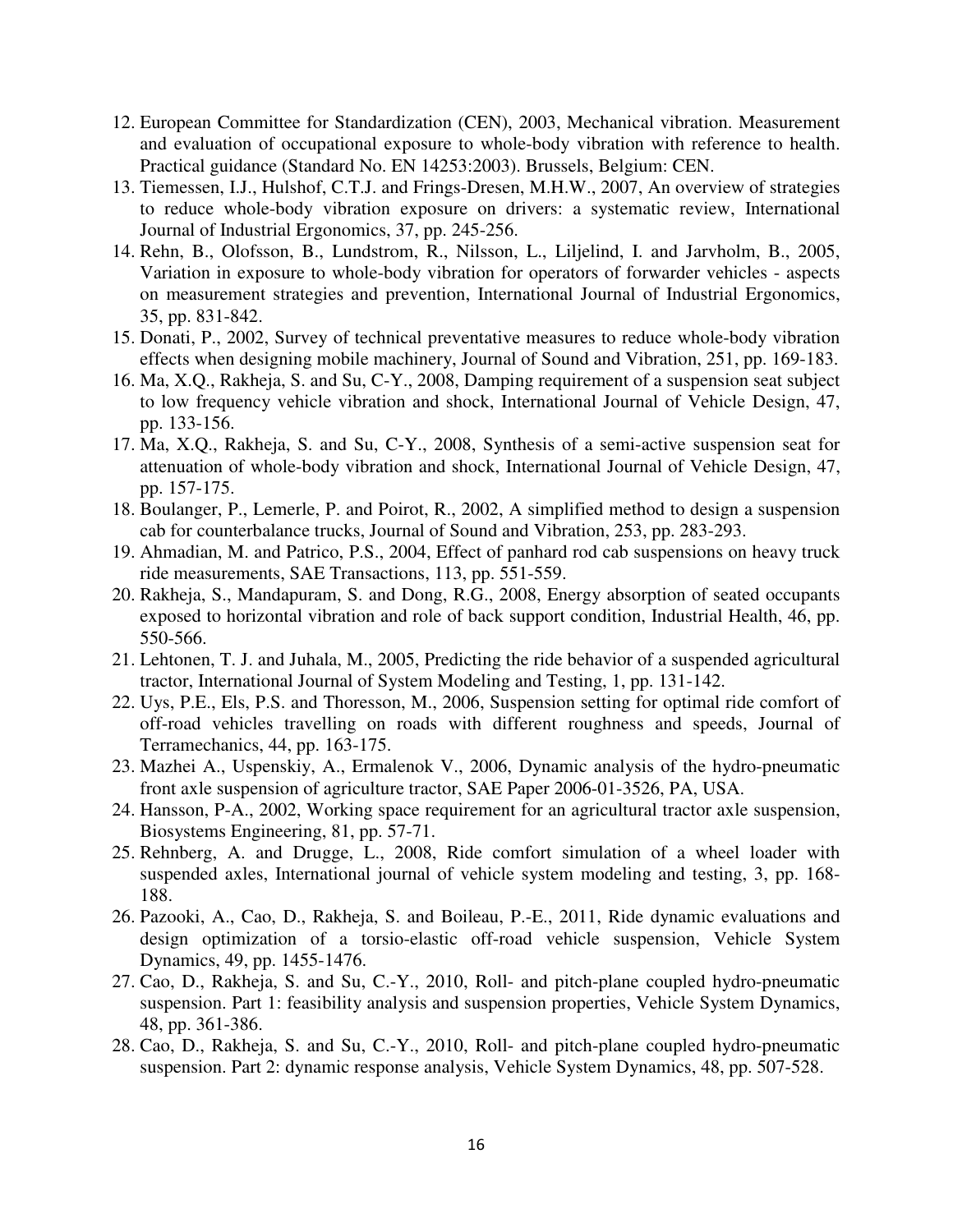- 29. Andersson, P.B.U. and Kropp, W., 2008, Time domain contact model for tyre/road interaction including nonlinear contact stiffness due to small-scale roughness, Journal of Sound and Vibration, 318, pp. 296-312.
- 30. Lescoe, R., El-Gindy, M., Koudela, K., Oijer, F., Trivedi, M. and Johansson, I., 2010, Tiresoil modeling using finite element analysis and smooth practical hydrodynamics techniques, Proceedings of ASME International Design Engineering Technical Conference, DETC2010- 28002, Montreal, Canada.
- 31. Crolla, D.A., Horton, D.N.L. and Stayner, R.M., 1990, Effect of tyre modeling on tractor ride vibration prediction, Journal of Agricultural Engineering, 47, pp. 55-77.
- 32. Rakheja, S., Wang, K., Bhat, R.B. and Boileau, P.-E., 2002, Enhancement of ride vibration environment of tracked snowplows: vehicle modeling and analysis, International Journal of Vehicle Design, 30, pp. 193-222.
- 33. Xiding, Q., Jude, L. and Yongxin, M., 1993, A modified point contact tire model for the simulation of vehicle ride quality, Journal of Terramechanics, 30, pp. 133-141.
- 34. Wang, K., 2000, Dynamic analysis of a tracked snowplowing vehicle and assessment of ride quality, Master Thesis, Concordia University, Montreal, Canada.
- 35. Crolla, D.A. and El-Razaz, A.S.A., 1987, A review of the combined lateral force generation of tires on deformable surfaces. Journal of Terramechanics, 24, pp. 25-82.
- 36. Wong, J.Y., 2002, Theory of ground vehicles, 4th Edition, John Wiley & Sons, New York, USA.
- 37. Logdanoff, J,L,, Kozin, F. and Cote, L.J., 1996, Atlas of off-road ground roughness PSDs and report on data acquisition techniques, ATAC Components Research and Development Laboratories Technical Report No.9387 (LL109), U.S. Army Tank-Automotive Center, Warren, MI, USA.
- 38. Hac, A., 1987, Adaptive control of vehicle suspension, Vehicle System Dynamics, 16, pp. 57-74.
- 39. Bendat, J. S. and Piersol, A.G., 2000, Random data analysis and measurement procedures, 3rd Edition, John Wiley & Sons, New York, USA.
- 40. Bogsjo, K., 2008, Coherence of road roughness in left and right wheel-path, Vehicle System Dynamics, 46(supp), pp. 599-609.
- 41. Yonglin, Z. and Jiafan, Z., 2006, Numerical simulation of stochastic road process using white noise filtration, Mechanical Systems and Signal Processing, 20, pp. 363-372.
- 42. Welch, P.D., 1967, The use of fast fourier transform for the estimation of power spectra: a method based on time averaging over short, modified periodograms, IEEE Trans. Audio Electroacoustics, 15, pp. 70-73.
- 43. FERIC/FP Innovations, 1979, The forestry engineering research institute of Canada. Montreal, Canada.

## **Nomenclature**

| $m_s, m'_s$       | Mass of the un-suspended and suspended vehicles                                 |
|-------------------|---------------------------------------------------------------------------------|
| $I_{YYS}$         | Pitch mass moments of inertia of the un-suspended vehicle                       |
| $I'_{YYS}$        | Pitch mass moments of inertia of the suspended vehicle sprung mass              |
| $I_{XXS}I'_{XXS}$ | Roll mass moments of inertia of the un-suspended and suspended vehicles         |
| WB1, WB2          | Longitudinal coordinates of the front and rear axles with respect to vehicle cg |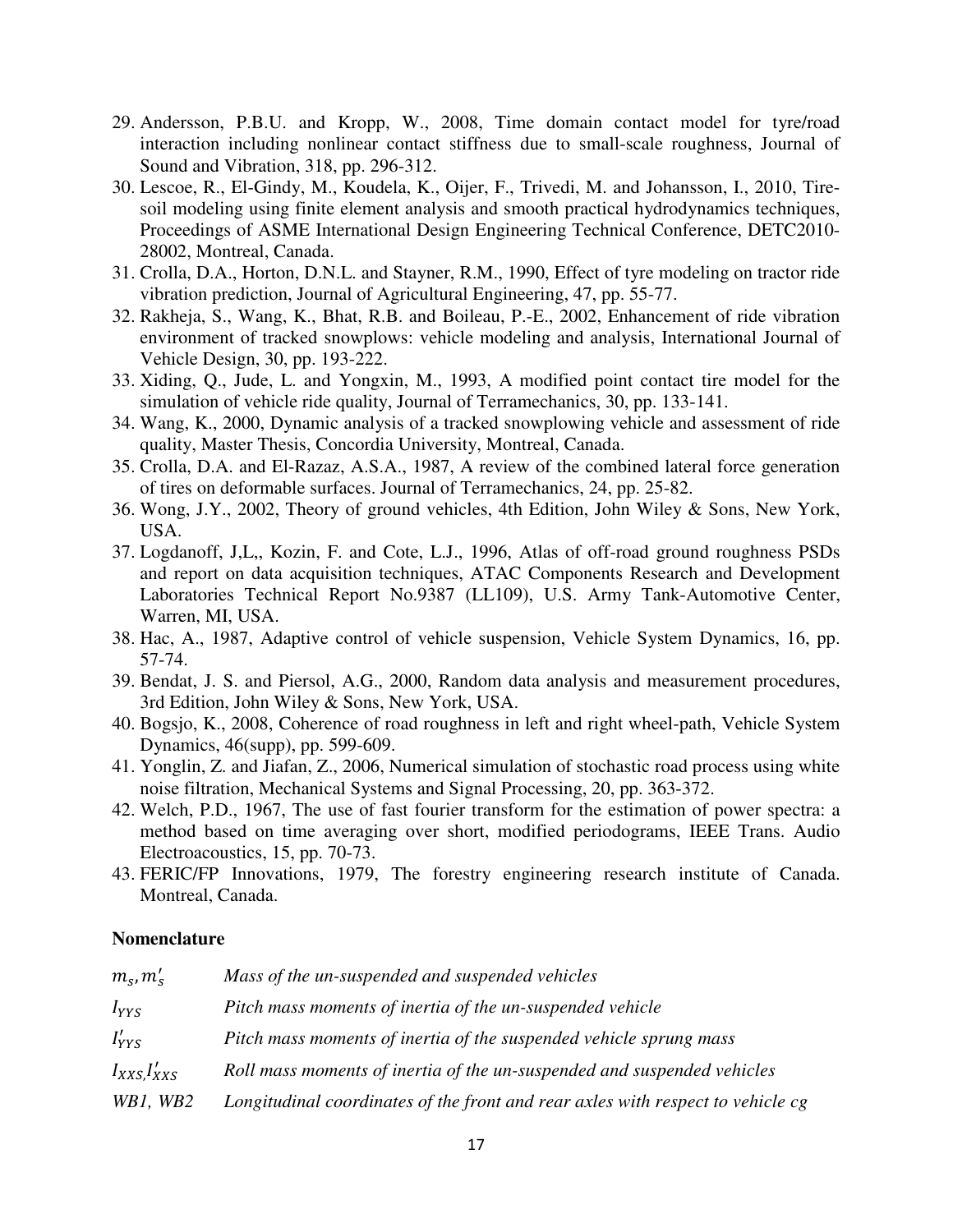| $m_{ur}$                             | Real axle mass                                                              |
|--------------------------------------|-----------------------------------------------------------------------------|
| $m_3, m_4$                           | Right- and left- suspension linkage masses                                  |
| $\boldsymbol{M}$                     | Total mass of the suspended vehicle                                         |
| $I_3, I_4, I_r$                      | Rear-axle, right- and left- suspension linkage roll mass moment of inertia  |
| $c_y, c_z, c_t$                      | Lateral, vertical, and torsional damping coefficients of the suspension     |
| $k_{v}$ , $k_{z}$ , $k_{t}$          | Lateral, vertical, and torsional stiffness coefficients of the suspension   |
| $F_{zi}$ , $F_{zui}$                 | Vertical suspension forces acting on the sprung and unsprung mass $(i=3,4)$ |
| $F_{\rm yi}$ , $F_{\rm yui}$         | Lateral forces acting on the sprung and unsprung mass $(i=3,4)$             |
| $M_{\varphi is}$ , $M_{\varphi i u}$ | Roll moments acting on the sprung and unsprung mass $(i=3,4)$               |

Table 1: Simulation parameters.

Table 2: Comparisons of frequency-weighted and unweighted rms acceleration values  $(m/s<sup>2</sup>)$  of the unsuspended vehicle model with the corresponding measured values.

Table 3: Comparisons of the weighted and unweighted rms acceleration values  $(m/s<sup>2</sup>)$  of the suspended vehicle model with the corresponding measured values.

Table 4: Influence of variations in the torsio-elastic suspension stiffness and damping properties on the weighted and unweighted rms acceleration responses of the model.

Table 5: Influence of vehicle load on the weighted and unweighted rms acceleration responses of the unsuspended and suspended vehicle models.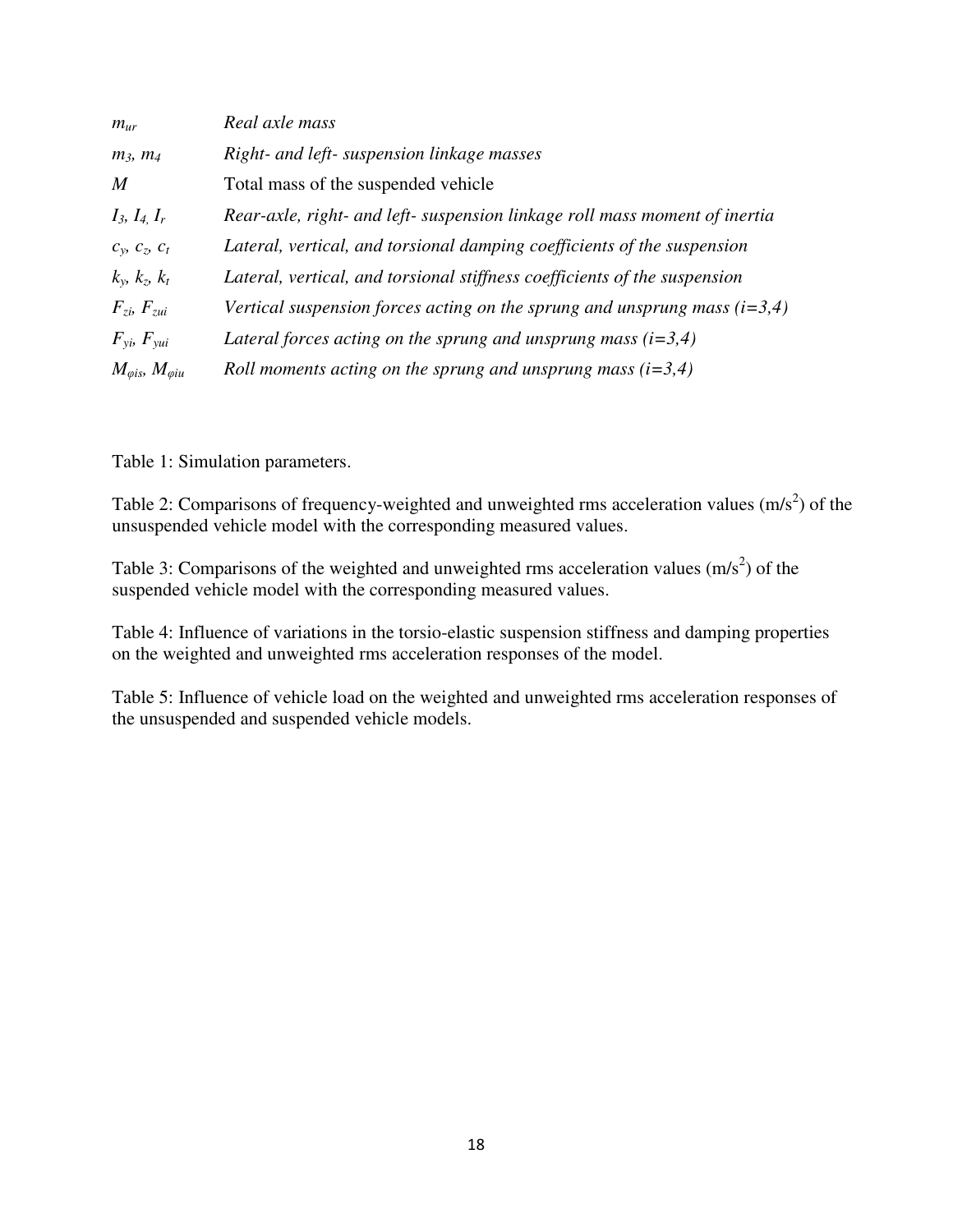Fig. 1: Adaptive foot-print radial tire model.

Fig. 2: (a) Wheel-terrain contact patch; and (b) Circle-line interaction representation.

Fig. 3: Tire lateral ride dynamic model consisting of linear spring and damper in series.

Fig. 4: Pitch- and roll-plane representations of an unsuspended skidder: (a) Pitch-plane; and (b) Roll-plane, (front view)

Fig. 5: Schematic representation of the 14-DOF suspended vehicle model: (a) roll plane; (b) pitch plane; and (c) torsio-elastic suspension linkage mechanism.

Fig. 6: Comparison of the roughness profile with that estimated from model proposed by Hac [38].

Fig. 7: Comparison of the coherence values obtained from Eq. (33) with that approximated by fractional system function.

Fig. 8: Flowchart of the proposed method to find the time series of two tracks profiles.

Fig. 9: Time histories of roughness of the (a) left track; and (b) right track (*U*=5*km/h*).

Fig. 10: Coherence of the two track profiles compared with the target coherence.

Fig. 11: Roll displacement (a) time-history; and (b) PSD spectrum.

Fig. 12: Comparisons of acceleration PSD responses of the conventional vehicle model with those of the measured data.

Fig. 13: Comparisons of acceleration PSD responses of the suspended vehicle model with those of the measured data.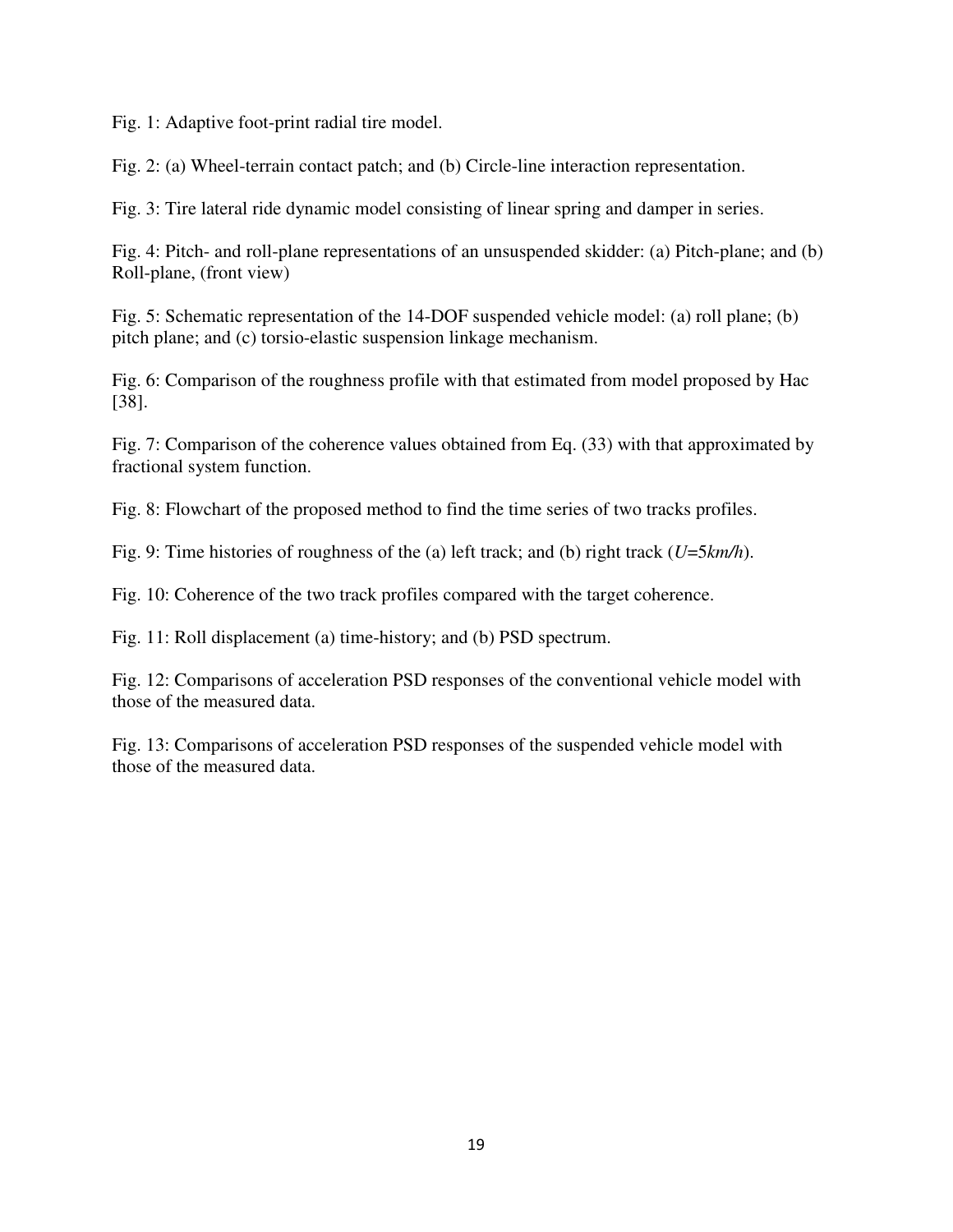| <b>Parameter</b> | value                        | <b>Parameter</b>      | value         |
|------------------|------------------------------|-----------------------|---------------|
| $m'_{s}$         | 8616 kg                      | $k_z$                 | 185 kN/m      |
| m <sub>s</sub>   | 9662 kg                      | $k_{y}$               | 185kN/m       |
| m <sub>3</sub>   | $42.6$ kg                    | $k_t$                 | 125kNm/rad    |
| m <sub>4</sub>   | $42.6$ kg                    | $c_z$                 | 4000 Nm.s/rad |
| $m_{ur}$         | 1500 kg                      | $c_{y}$               | 4000 N.s/m    |
| $I'_{XXS}$       | 10495 kg.m <sup>2</sup>      | $c_t$                 | 3500 N.s/m    |
| $I'_{YYS}$       | $16353 \text{ kg} \cdot m^2$ | K                     | 94.5 kN/rad   |
| $I_3$            | 3500 $kg.m^2$                | $\mathcal{C}_{0}^{0}$ | 2000 N.s/m    |
| $I_4$            | 3500 $kg.m^2$                | $\sigma$              | 0.40 m        |
| h'               | 0.43m                        | $L_0$                 | 0.16 m        |
| WB <sub>1</sub>  | 1.23 m                       | $\boldsymbol{h}$      | $0.60 \; m$   |
| $W B_2$          | 1.90 m                       | $l_{x}$               | 0.29 m        |
| 2T               | 2.50m                        | $\delta_{st}$         | 0.20m         |
| $R_{w}$          | 0.80 m                       | $K_{Tv}$              | 256kN/m       |
| $C_a$            | 102 kN/m                     | $h_I$                 | 0.21 m        |

Table 1: Simulation parameters.

Table 2: Comparisons of frequency-weighted and unweighted rms acceleration values  $(m/s<sup>2</sup>)$  of the unsuspended vehicle model with the corresponding measured values.

|            | Axis             |      | Bounce Longitudinal | Lateral | Pitch  | Roll   | $a_{\nu}$ | A(8)   |
|------------|------------------|------|---------------------|---------|--------|--------|-----------|--------|
|            | Model            | 1.97 | 1.39                | 1.53    | 0.67   | 1.00   |           |        |
| Unweighted | Measured         | 1.83 | 1.59                | 1.79    | 0.70   | 1.10   |           |        |
|            | Deviation $(\%)$ | 7.6  | $-12.6$             | $-14.6$ | $-4.5$ | $-9.1$ |           |        |
|            | Model            | 1.20 | 1.24                | 1.34    | 0.44   | 0.69   | 2.82      | 2.00   |
| Weighted   | Measured         | 1.12 | 1.43                | 1.52    | 0.46   | 0.75   | 3.13      | 2.22   |
|            | Deviation $(\%)$ | 7.1  | $-13.3$             | $-11.8$ | $-4.3$ | $-8.0$ | $-9.9$    | $-9.9$ |

Table 3: Comparisons of the weighted and unweighted rms acceleration values  $(m/s<sup>2</sup>)$  of the suspended vehicle model with the corresponding measured values.

|            | Axis             | Bounce | Longitudinal | Lateral | ັ<br>Pitch | Roll | $a_{\nu}$ | A(8) |
|------------|------------------|--------|--------------|---------|------------|------|-----------|------|
| Unweighted | Model            | 1.05   | 1.00         | 1.38    | 0.85       | 0.96 |           |      |
|            | Measured         | 1.00   | 0.89         | 1.30    | 0.82       | 0.87 |           |      |
|            | Deviation $(\%)$ | 5.0    | 12.4         | 6.2     | 3.6        | 10.3 |           |      |
|            | Model            | 0.65   | 0.89         | 1.17    | 0.44       | 0.48 | 2.16      | 1.53 |
| Weighted   | Measured         | 0.62   | 0.78         | 1.07    | 0.43       | 0.44 | 1.95      | 1.38 |
|            | Deviation (%)    | 4.8    | 14.1         | 9.3     | 2.3        | 9.1  | 10.8      | 10.8 |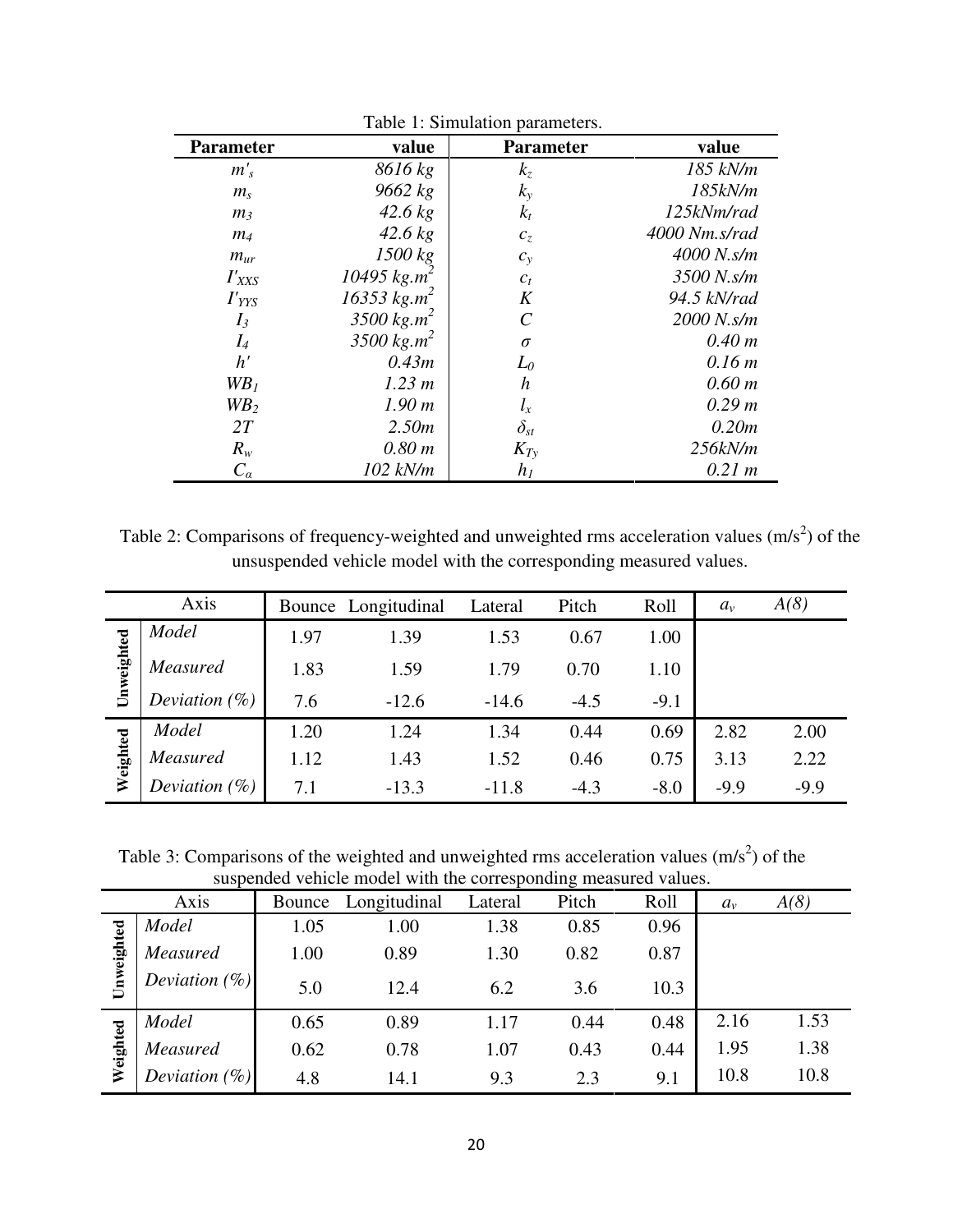|                         | on the weighted and anweighted rins acceleration responses of the model. |      |                           |      |          |             |         |                             |                            |      |          |      |  |
|-------------------------|--------------------------------------------------------------------------|------|---------------------------|------|----------|-------------|---------|-----------------------------|----------------------------|------|----------|------|--|
|                         | Parameter                                                                |      | Weighted rms acceleration |      |          |             |         | Unweighted rms acceleration |                            |      |          |      |  |
|                         | S                                                                        | Z.   | $\chi$                    | ν    | $\theta$ | $\emptyset$ | $a_{v}$ | $\mathcal{Z}$               | $\boldsymbol{\mathcal{X}}$ | у    | $\theta$ | Ø    |  |
| <b>Nominal</b><br>value |                                                                          | 0.65 | 0.89                      | 1.17 | 0.44     | 0.48        | 2.16    | 1.05                        | 1.00                       | 1.38 | 0.85     | 0.96 |  |
|                         | $-50\%$                                                                  | 0.61 | 0.85                      | 1.17 | 0.40     | 0.48        | 2.11    | 0.90                        | 0.90                       | 1.38 | 0.73     | 0.97 |  |
| $k_z$                   | $+50\%$                                                                  | 0.73 | 0.92                      | 1.17 | 0.48     | 0.48        | 2.20    | 1.25                        | 1.16                       | 1.38 | 1.02     | 0.95 |  |
| $k_{y}$                 | $-50\%$                                                                  | 0.65 | 0.89                      | 1.26 | 0.44     | 0.47        | 2.28    | 1.05                        | 1.01                       | 1.32 | 0.85     | 0.94 |  |
|                         | $+50\%$                                                                  | 0.65 | 0.89                      | 1.10 | 0.44     | 0.49        | 2.07    | 1.05                        | 1.01                       | 1.43 | 0.85     | 0.99 |  |
|                         | $-50\%$                                                                  | 0.65 | 0.89                      | 1.21 | 0.44     | 0.51        | 2.23    | 1.05                        | 1.01                       | 1.34 | 0.85     | 1.09 |  |
| $k_t$                   | $+50\%$                                                                  | 0.65 | 0.89                      | 1.14 | 0.44     | 0.43        | 2.11    | 1.05                        | 1.01                       | 1.41 | 0.85     | 0.81 |  |
|                         | $-50\%$                                                                  | 0.66 | 0.96                      | 1.17 | 0.47     | 0.48        | 2.22    | 1.17                        | 1.12                       | 1.38 | 0.97     | 0.96 |  |
| $c_z$                   | $+50\%$                                                                  | 0.65 | 0.83                      | 1.17 | 0.41     | 0.48        | 2.11    | 1.02                        | 0.94                       | 1.38 | 0.77     | 0.96 |  |
|                         | $-50\%$                                                                  | 0.65 | 0.89                      | 1.18 | 0.44     | 0.49        | 2.17    | 1.05                        | 1.01                       | 1.43 | 0.85     | 0.98 |  |
| $c_y$                   | $+50\%$                                                                  | 0.65 | 0.89                      | 1.16 | 0.44     | 0.47        | 2.15    | 1.05                        | 1.01                       | 1.36 | 0.85     | 0.95 |  |
|                         | $-50\%$                                                                  | 0.65 | 0.89                      | 1.17 | 0.44     | 0.49        | 2.16    | 1.05                        | 1.01                       | 1.40 | 0.85     | 1.00 |  |
| $c_t$                   | $+50\%$                                                                  | 0.65 | 0.89                      | 1.17 | 0.44     | 0.47        | 2.16    | 1.05                        | 1.01                       | 1.37 | 0.85     | 0.96 |  |
|                         | $-25\%$                                                                  | 0.65 | 0.89                      | 1.18 | 0.44     | 0.49        | 2.17    | 1.05                        | 1.00                       | 1.38 | 0.84     | 0.96 |  |
| $L_{0}$                 | $+25\%$                                                                  | 0.63 | 0.90                      | 0.92 | 0.48     | 0.37        | 1.91    | 1.02                        | 1.03                       | 1.13 | 0.88     | 0.78 |  |

Table 4: Influence of variations in the torsio-elastic suspension stiffness and damping properties on the weighted and unweighted rms acceleration responses of the model.

Table 5: Influence of vehicle load on the weighted and unweighted rms acceleration responses of the unsuspended and suspended vehicle models.

| Parameters                |                  | Weighted rms acceleration |                     |      |          |               |           | Unweighted rms acceleration |                     |      |          |      |  |
|---------------------------|------------------|---------------------------|---------------------|------|----------|---------------|-----------|-----------------------------|---------------------|------|----------|------|--|
|                           |                  | Z.                        | $\boldsymbol{\chi}$ | ν    | $\theta$ | $\varnothing$ | $a_{\nu}$ | Z.                          | $\boldsymbol{\chi}$ | v    | $\theta$ |      |  |
| suspended<br>$\mathbf{E}$ | <b>Un-loaded</b> | 1.20                      | 1.24                | 1.34 | 0.44     | 0.69          | 2.82      | 1.97                        | 1.39                | 1.53 | 0.67     | 1.00 |  |
|                           | <b>Loaded</b>    | 1.50                      | 1.06                | 1.54 | 0.68     | 1.44          | 3.02      | 2.42                        | 1.20                | 2.02 | 0.96     | 1.92 |  |
| Suspended                 | <b>Un-loaded</b> | 0.65                      | 0.89                | 1.17 | 0.44     | 0.48          | 2.16      | 1.05                        | 1.00                | 1.38 | 0.85     | 0.96 |  |
|                           | <b>Loaded</b>    | 0.63                      | 0.82                | 1.10 | 0.54     | 0.60          | 2.05      | 1.06                        | 0.96                | 1.31 | 0.78     | 0.91 |  |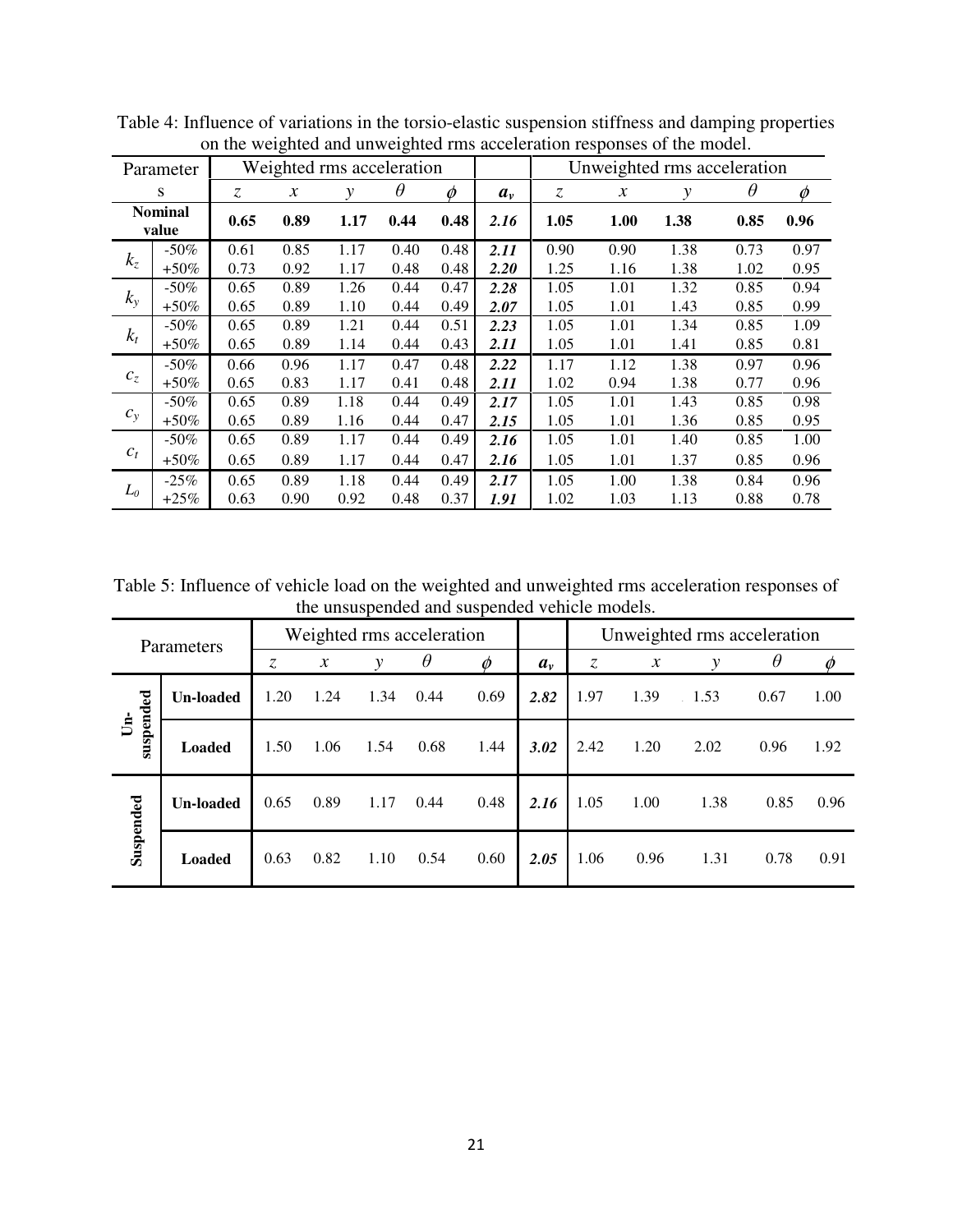

Fig. 1: Adaptive foot-print radial tire model.



Fig. 2: (a) Wheel-terrain contact patch; and (b) Circle-line interaction representation.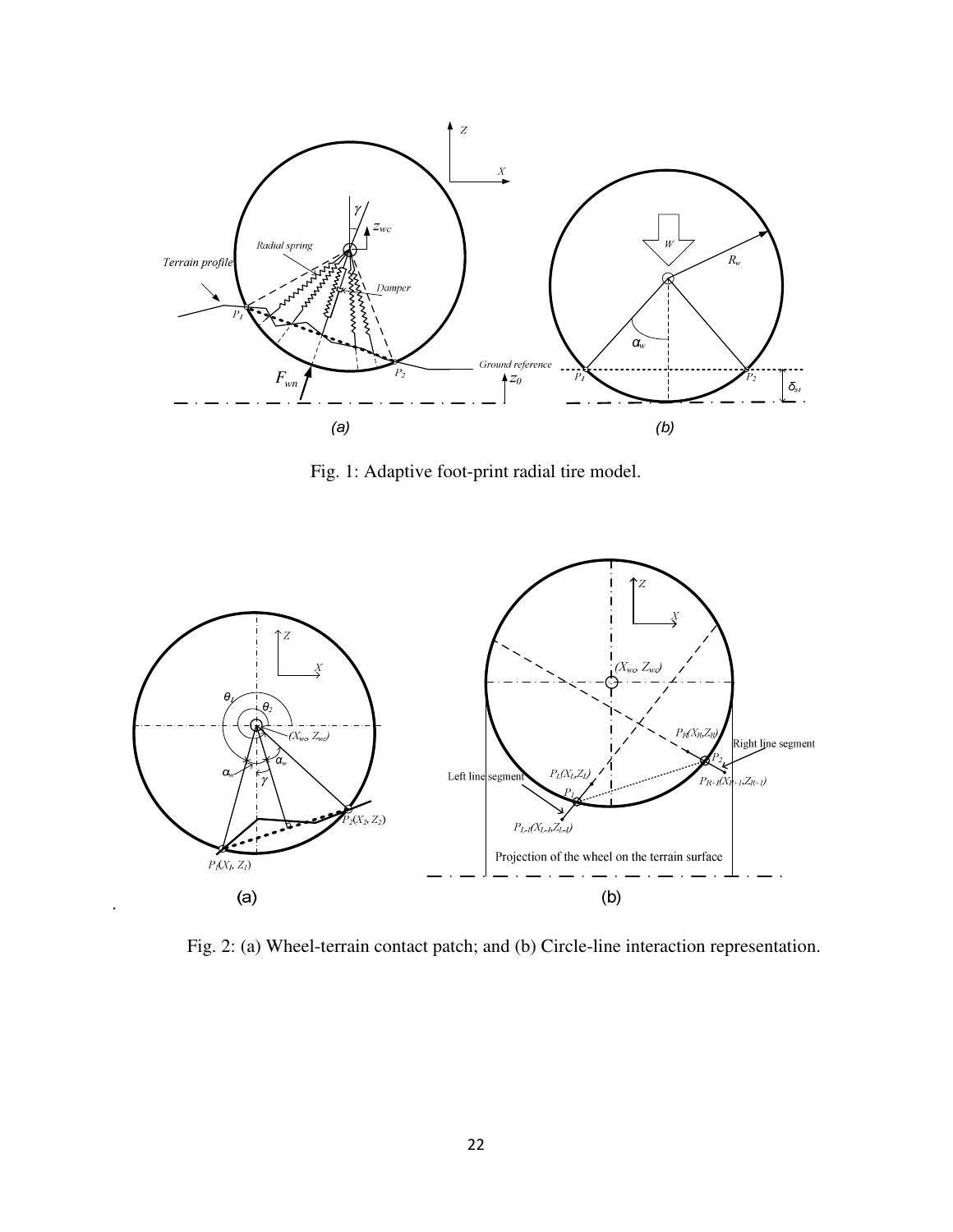

Fig. 3: Tire lateral ride dynamic model consisting of linear spring and damper in series.



Fig. 4: Pitch- and roll-plane representations of an unsuspended skidder: (a) Pitch-plane; and (b) Roll-plane, (front view)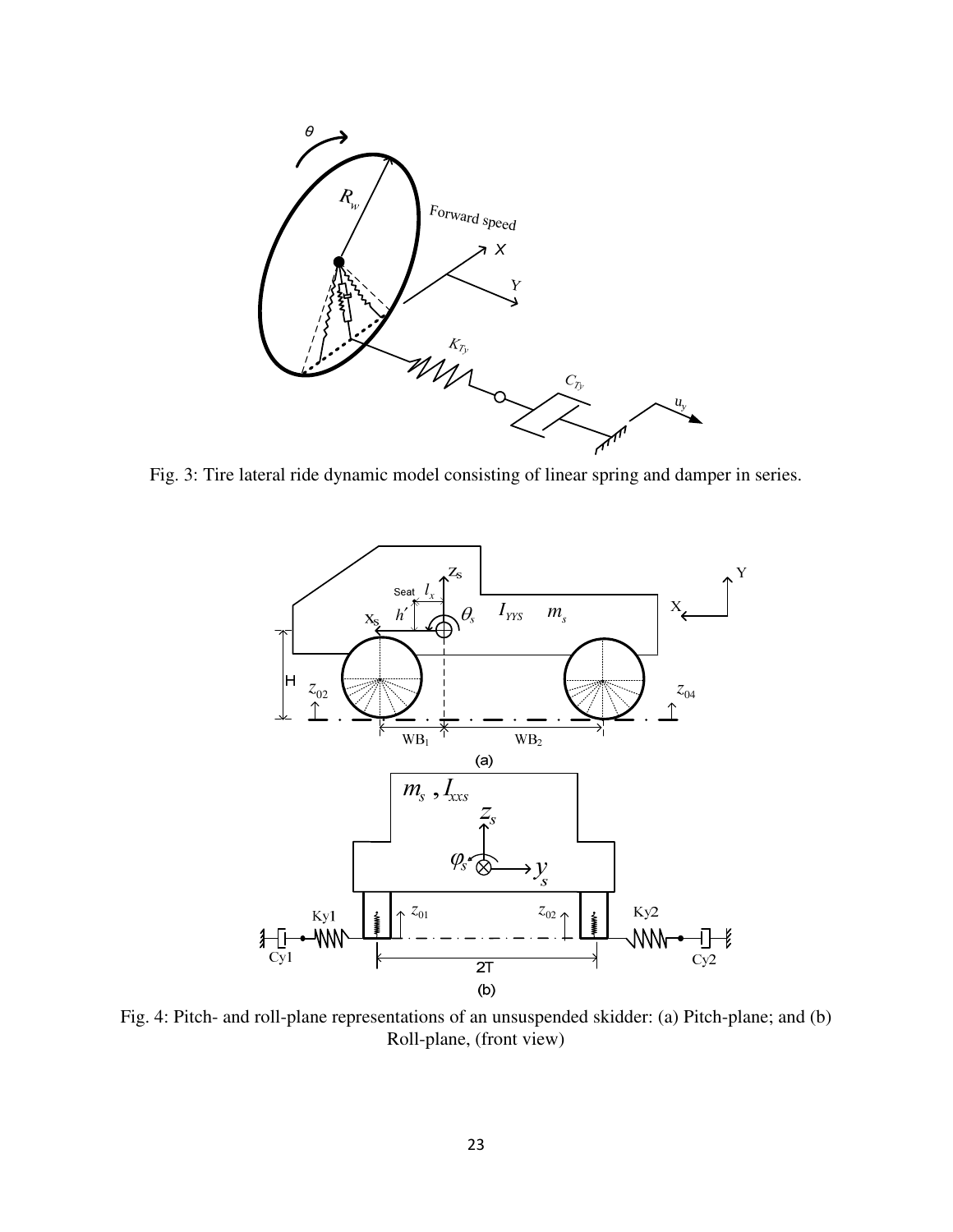

Fig. 5: Schematic representation of the 14-DOF suspended vehicle model: (a) roll plane; (b) pitch plane; and (c) torsio-elastic suspension linkage mechanism.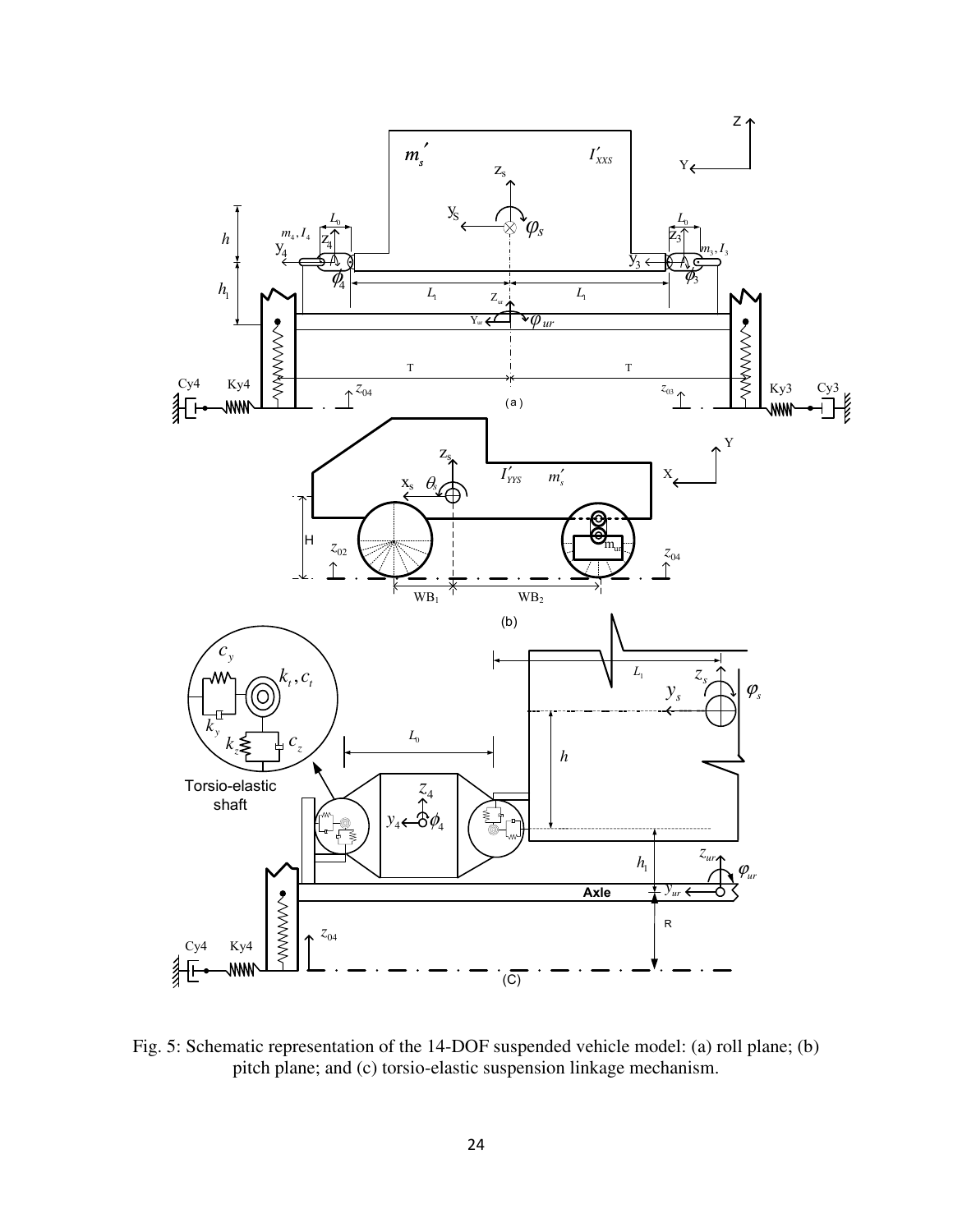

Fig. 6: Comparison of the roughness profile with that estimated from model proposed by Hac [38].



Fig. 7: Comparison of the coherence values obtained from Eq. (33) with that approximated by fractional system function.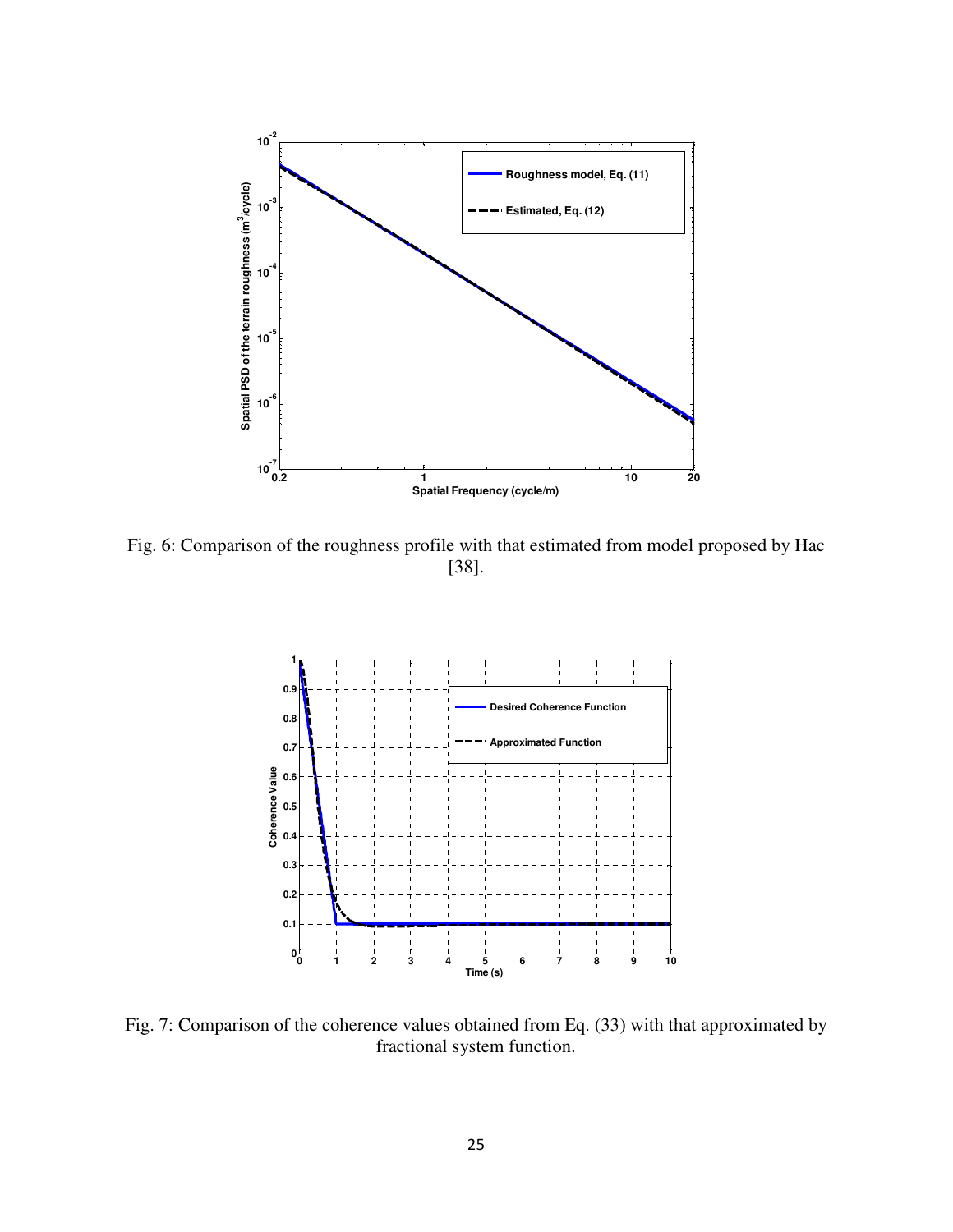

Fig. 8: Flowchart of the proposed method to find the time series of two tracks profiles.



Fig. 9: Time histories of roughness of the (a) left track; and (b) right track (*U*=5*km/h*).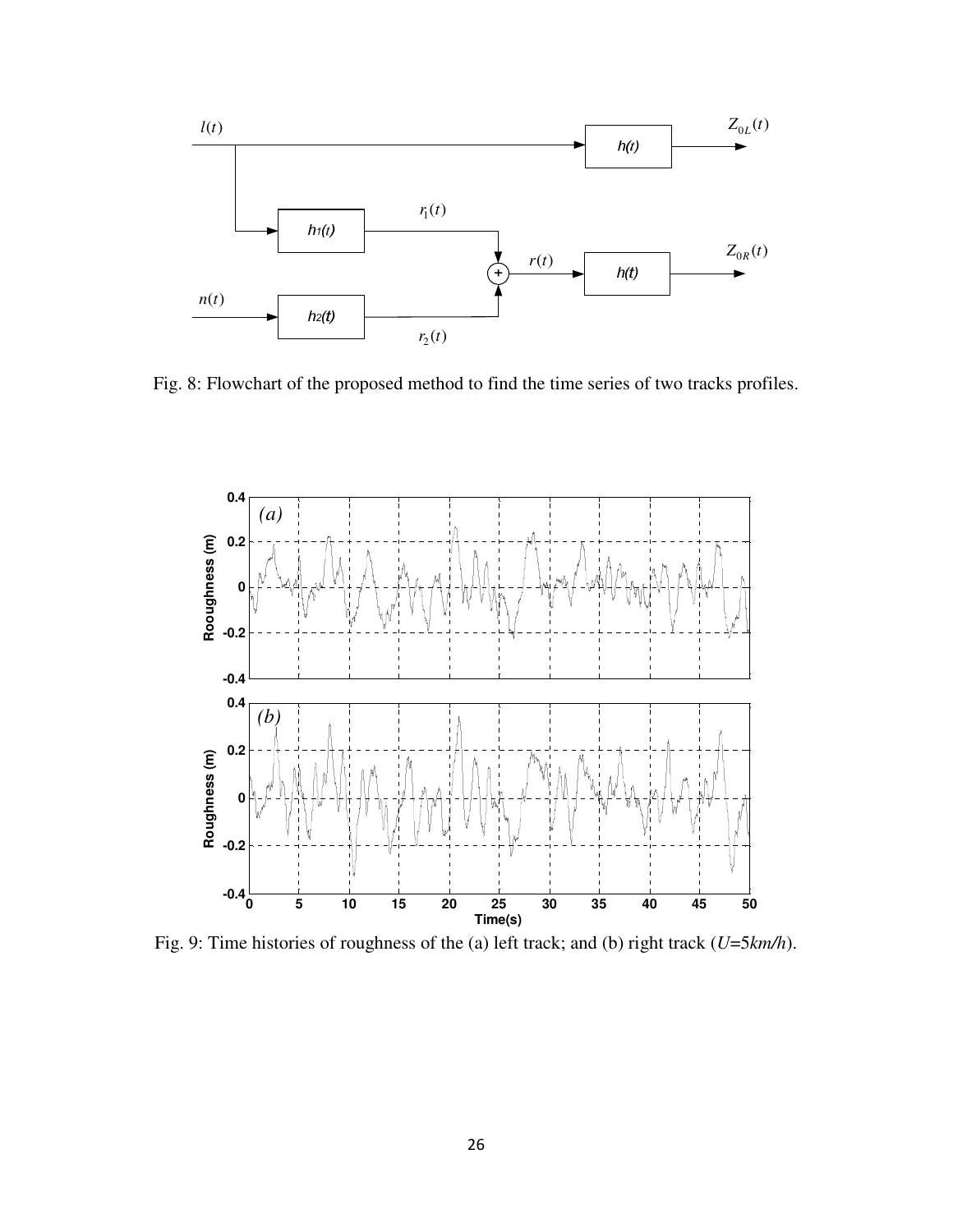

Fig. 10: Coherence of the two track profiles compared with the target coherence.



Fig. 11: Roll displacement (a) time-history; and (b) PSD spectrum.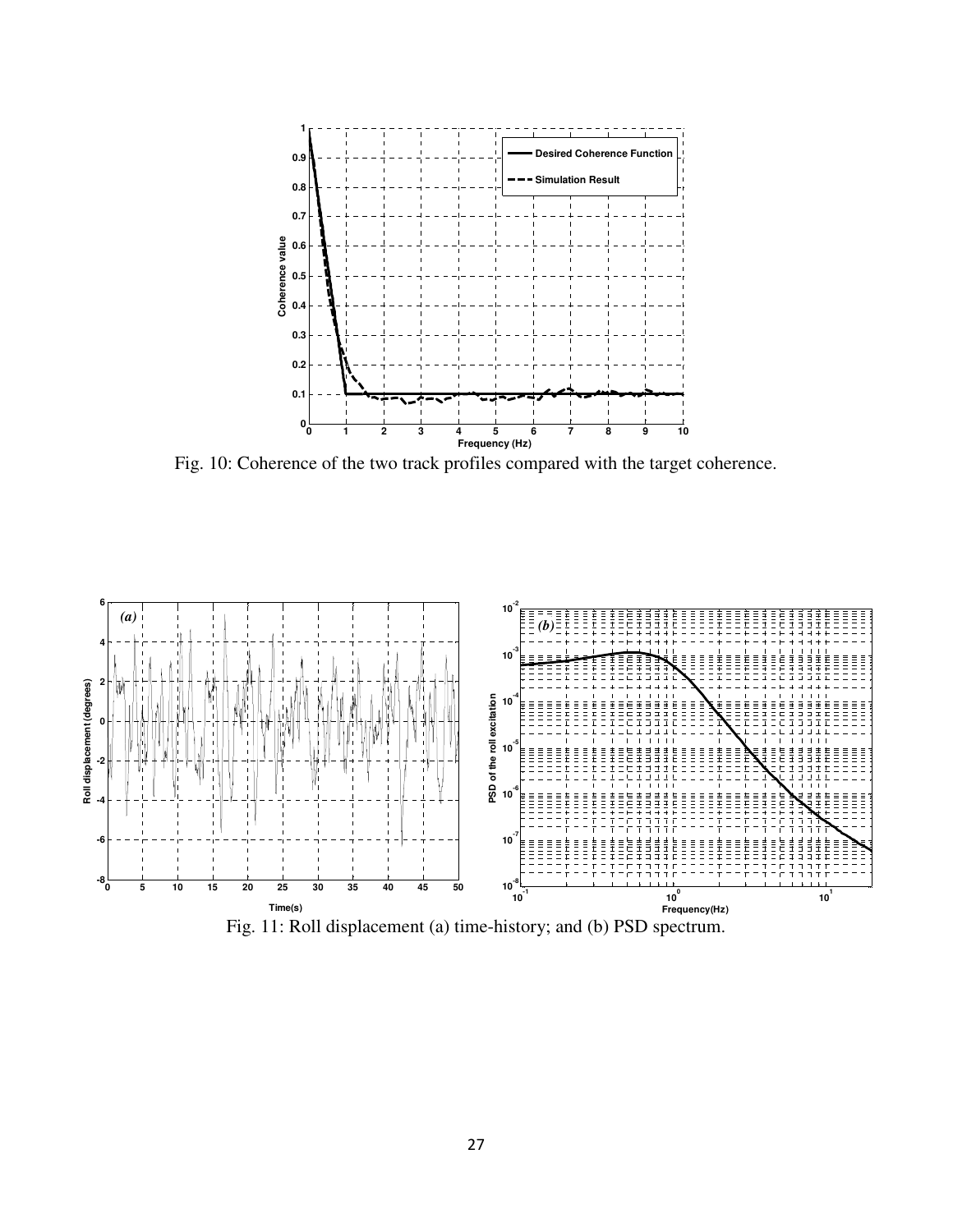

Fig. 12: Comparisons of acceleration PSD responses of the conventional vehicle model with those of the measured data.